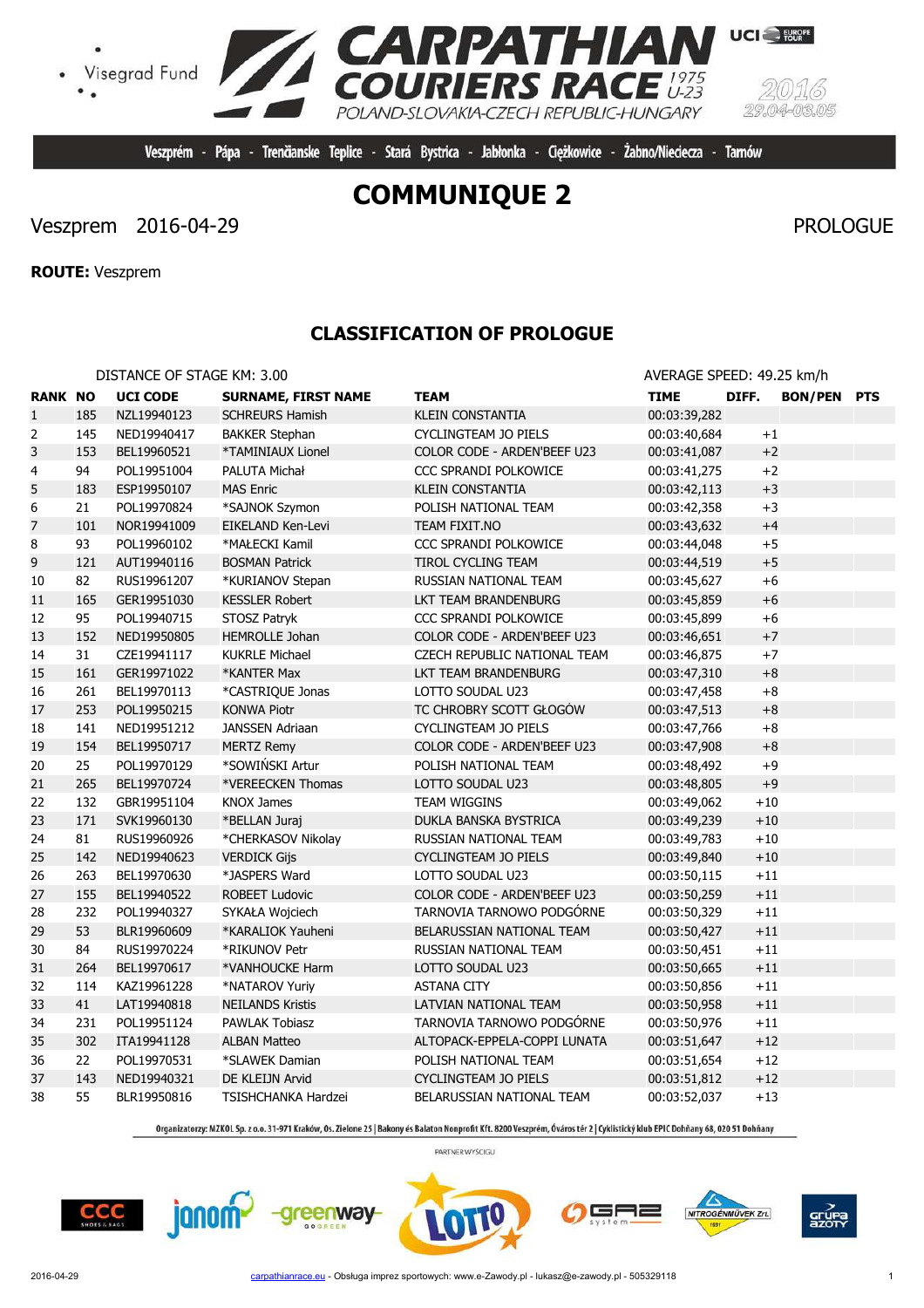



|    |     |             |                          | Veszprém - Pápa - Trenčianske Teplice - Stará Bystrica - Jabłonka - Ciężkowice - Żabno/Nieciecza - Tarnów |              |       |  |
|----|-----|-------------|--------------------------|-----------------------------------------------------------------------------------------------------------|--------------|-------|--|
| 39 | 125 | AUT19950121 | <b>WACHTER Alexander</b> | TIROL CYCLING TEAM                                                                                        | 00:03:52,337 | $+13$ |  |
| 40 | 184 | BEL19961224 | *MOLLY Kenny             | <b>KLEIN CONSTANTIA</b>                                                                                   | 00:03:52,444 | $+13$ |  |
| 41 | 163 | GER19950510 | ROHDE Leon R.            | LKT TEAM BRANDENBURG                                                                                      | 00:03:52,555 | $+13$ |  |
| 42 | 102 | NOR19950819 | <b>OVERLAND Bjornar</b>  | TEAM FIXIT.NO                                                                                             | 00:03:52,734 | $+13$ |  |
| 43 | 122 | AUT19961002 | *BRKIC Benjamin          | TIROL CYCLING TEAM                                                                                        | 00:03:52,786 | $+13$ |  |
| 44 | 124 | AUT19940922 | <b>PAULUS Dennis</b>     | TIROL CYCLING TEAM                                                                                        | 00:03:53,343 | $+14$ |  |
| 45 | 133 | GBR19950117 | <b>KELLY Jake</b>        | <b>TEAM WIGGINS</b>                                                                                       | 00:03:53,416 | $+14$ |  |
| 46 | 123 | AUT19940514 | SCHONBERGER Sebastian    | TIROL CYCLING TEAM                                                                                        | 00:03:53,525 | $+14$ |  |
| 47 | 301 | POL19940105 | <b>REKITA Szymon</b>     | ALTOPACK-EPPELA-COPPI LUNATA                                                                              | 00:03:53,586 | $+14$ |  |
| 48 | 225 | CZE19950713 | SEKANINA Adam            | <b>FAVORIT BRNO</b>                                                                                       | 00:03:53,624 | $+14$ |  |
| 49 | 193 | UKR19960216 | *MALEEV Timur            | ISD JORBI CONTINENTAL TEAM                                                                                | 00:03:53,679 | $+14$ |  |
| 50 | 274 | POL19950110 | SOLIŃSKI Jakub           | POGOŃ MOSTOSTAL PUŁAWY                                                                                    | 00:03:53,691 | $+14$ |  |
| 51 | 85  | RUS19970311 | *BORISOV Aleksandr       | RUSSIAN NATIONAL TEAM                                                                                     | 00:03:54,173 | $+15$ |  |
| 52 | 32  | CZE19960924 | *CAMDRA Pavel            | CZECH REPUBLIC NATIONAL TEAM                                                                              | 00:03:54,195 | $+15$ |  |
| 53 | 273 | POL19960525 | *GÓRECKI Patryk          | POGOŃ MOSTOSTAL PUŁAWY                                                                                    | 00:03:54,586 | $+15$ |  |
| 54 | 215 | ITA19960711 | *PERNIGO Matteo          | LIFE TEAM                                                                                                 | 00:03:54,642 | $+15$ |  |
| 55 | 103 | NOR19960606 | *MADSEN Kristoffer       | TEAM FIXIT.NO                                                                                             | 00:03:54,782 | $+15$ |  |
| 56 | 111 | KAZ19960306 | *SHTEIN Grigoriy         | <b>ASTANA CITY</b>                                                                                        | 00:03:54,784 | $+15$ |  |
| 57 | 135 | GBR19950208 | <b>THOMPSON Michael</b>  | <b>TEAM WIGGINS</b>                                                                                       | 00:03:54,836 | $+15$ |  |
| 58 | 255 | POL19960506 | *TUREK Kamil             | TC CHROBRY SCOTT GŁOGÓW                                                                                   | 00:03:54,849 | $+15$ |  |
| 59 | 134 | GBR19950326 | <b>HALL Luc</b>          | <b>TEAM WIGGINS</b>                                                                                       | 00:03:54,941 | $+15$ |  |
| 60 | 113 | KAZ19970425 | *TSOY Vladimir           | <b>ASTANA CITY</b>                                                                                        | 00:03:55,133 | $+16$ |  |
| 61 | 104 | NOR19960716 | *JACOBSEN Andreas        | TEAM FIXIT.NO                                                                                             | 00:03:55,135 | $+16$ |  |
| 62 | 52  | BLR19940721 | SHEMETAU Mikhail         | BELARUSSIAN NATIONAL TEAM                                                                                 | 00:03:55,284 | $+16$ |  |
| 63 | 15  | SVK19940210 | <b>MALOVEC Lubos</b>     | SLOVAKIAN NATIONAL TEAM                                                                                   | 00:03:55,372 | $+16$ |  |
| 64 | 54  | BLR19950630 | AKHRAMENKA Yauheni       | BELARUSSIAN NATIONAL TEAM                                                                                 | 00:03:55,487 | $+16$ |  |
| 65 | 164 | GER19960307 | *FRAHM Jasper            | LKT TEAM BRANDENBURG                                                                                      | 00:03:55,750 | $+16$ |  |
| 66 | 235 | POL19950311 | KRZYWDA Patryk           | TARNOVIA TARNOWO PODGÓRNE                                                                                 | 00:03:55,841 | $+16$ |  |
| 67 | 42  | LAT19970420 | *GAVARS Eriks            | LATVIAN NATIONAL TEAM                                                                                     | 00:03:55,902 | $+16$ |  |
| 68 | 283 | GER19950513 | NIEDERLAG Luca           | KED - STEVENS RADTEAM BERLIN                                                                              | 00:03:55,928 | $+16$ |  |
| 69 | 224 | CZE19951023 | <b>NEUMAN Dominik</b>    | <b>FAVORIT BRNO</b>                                                                                       | 00:03:56,022 | $+17$ |  |
| 70 | 201 | HUN19960928 | *FILUTAS Viktor          | <b>SZUPER BETON</b>                                                                                       | 00:03:56,103 | $+17$ |  |
| 71 | 221 | CZE19940222 | <b>DOLEZEL Radovan</b>   | <b>FAVORIT BRNO</b>                                                                                       | 00:03:56,219 | $+17$ |  |
| 72 | 262 | BEL19970502 | *VERWILST Aaron          | LOTTO SOUDAL U23                                                                                          | 00:03:56,380 | $+17$ |  |
| 73 | 44  | LAT19970720 | *RIEKSTINS Matiss        | LATVIAN NATIONAL TEAM                                                                                     | 00:03:56,628 | $+17$ |  |
| 74 | 251 | POL19940824 | <b>GRABIS Mateusz</b>    | TC CHROBRY SCOTT GŁOGÓW                                                                                   | 00:03:56,640 | $+17$ |  |
| 75 | 34  | CZE19970516 | *SORM Jiri               | CZECH REPUBLIC NATIONAL TEAM                                                                              | 00:03:56,666 | $+17$ |  |
| 76 | 131 | GBR19940226 | PEARSON Daniel           | TEAM WIGGINS                                                                                              | 00:03:56,817 | $+17$ |  |
| 77 | 294 | POL19971016 | *KUKLEWICZ Karol         | TKK PACIFIC TORUN                                                                                         | 00:03:56,971 | $+17$ |  |
| 78 | 151 | BEL19970720 | *MORTIER Julien          | COLOR CODE - ARDEN'BEEF U23                                                                               | 00:03:57,173 | $+18$ |  |
| 79 | 75  | UKR19951105 | POHORELOV Vladyslav      | UKRAINIAN NATIONAL TEAM                                                                                   | 00:03:57,206 | $+18$ |  |
| 80 | 162 | GER19940919 | SOBALLA Carl             | LKT TEAM BRANDENBURG                                                                                      | 00:03:58,027 | $+19$ |  |
| 81 | 281 | GER19960416 | *JURSS Malte             | KED - STEVENS RADTEAM BERLIN                                                                              | 00:03:58,053 | $+19$ |  |
| 82 | 33  | CZE19960127 | *SIPOS Marek             | CZECH REPUBLIC NATIONAL TEAM                                                                              | 00:03:58,264 | $+19$ |  |
| 83 | 105 | NOR19950219 | <b>BREIVOLD Jon</b>      | TEAM FIXIT.NO                                                                                             | 00:03:58,314 | $+19$ |  |
| 84 | 72  | UKR19951012 | <b>GLADYSH Roman</b>     | UKRAINIAN NATIONAL TEAM                                                                                   | 00:03:58,565 | $+19$ |  |
| 85 | 252 | POL19940822 | NAJS Jakub               | TC CHROBRY SCOTT GŁOGÓW                                                                                   | 00:03:58,616 | $+19$ |  |
| 86 | 192 | UKR19950302 | KREMINSKYI Vladyslav     | ISD JORBI CONTINENTAL TEAM                                                                                | 00:03:58,621 | $+19$ |  |
| 87 | 61  | LTU19970226 | *LASINIS Venantas        | LITHUANIAN NATIONAL TEAM                                                                                  | 00:03:58,812 | $+19$ |  |
| 88 | 323 | SRB19940506 | STEFANOVIC Stefan        | TEAM METALAC QUICK                                                                                        | 00:03:59,064 | $+20$ |  |
| 89 | 305 | POL19950604 | SZELĄG Gracjan           | ALTOPACK-EPPELA-COPPI LUNATA                                                                              | 00:03:59,199 | $+20$ |  |
|    |     |             |                          |                                                                                                           |              |       |  |









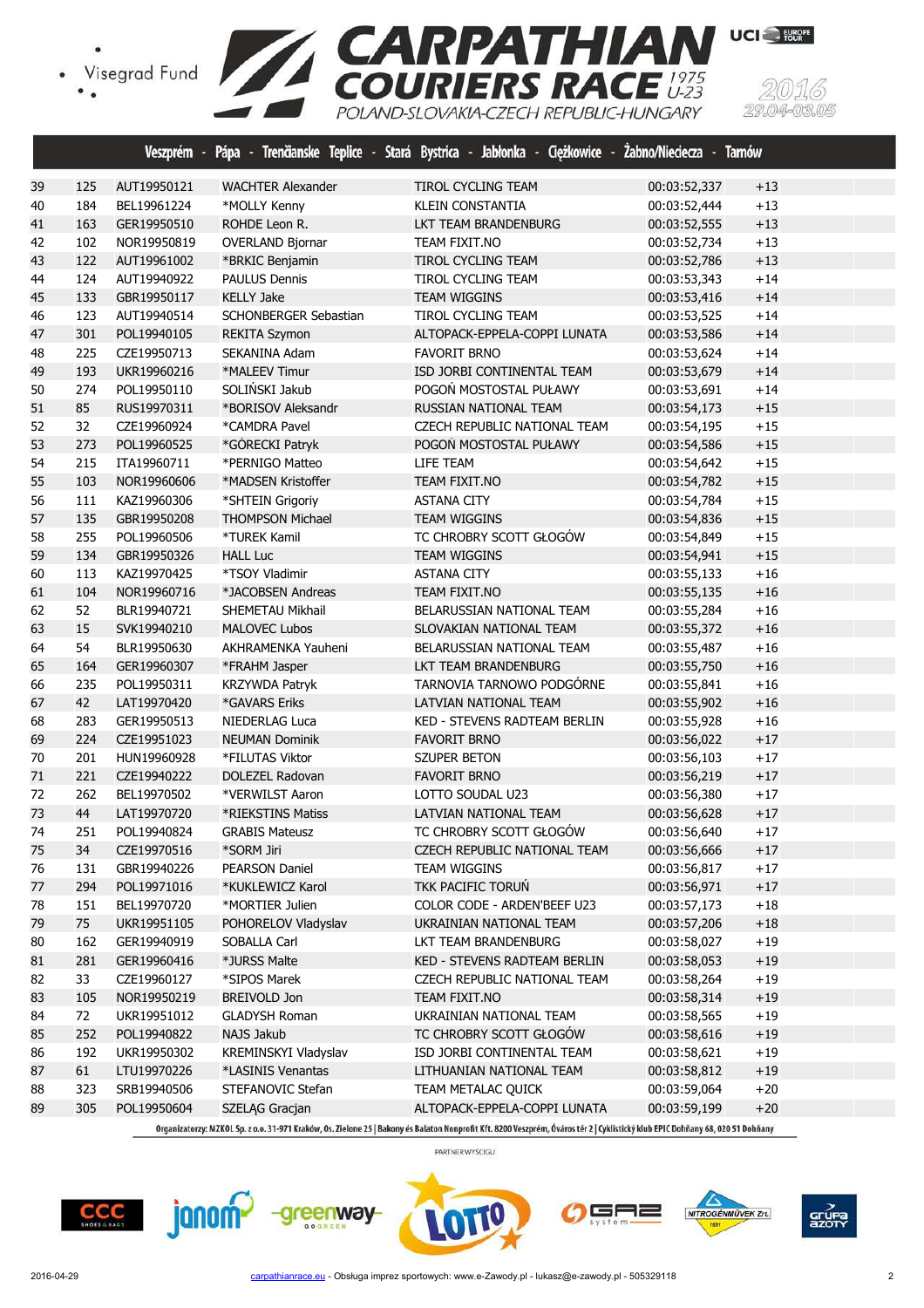



|     |        | Veszprém -  | Pápa -<br>Trenäanske Teplice<br>- | Stará Bystrica - Jabłonka - Ciężkowice - | Zabno/Nieciecza - Tarnów |       |  |
|-----|--------|-------------|-----------------------------------|------------------------------------------|--------------------------|-------|--|
| 90  | 315    | UKR19970923 | *SOLTASIUK Vladyslaw              | KYIV REGIONAL TEAM                       | 00:03:59,211             | $+20$ |  |
| 91  | 292    | POL19961029 | *GUTEK Mikołaj                    | TKK PACIFIC TORUN                        | 00:03:59,522             | $+20$ |  |
| 92  | 83     | RUS19950124 | KOBERNIAK Evgenii                 | RUSSIAN NATIONAL TEAM                    | 00:03:59,708             | $+20$ |  |
| 93  | 203    | HUN19941219 | <b>LOKI Bence</b>                 | <b>SZUPER BETON</b>                      | 00:03:59,975             | $+20$ |  |
| 94  | 312    | UKR19950412 | <b>MORUHA Anton</b>               | KYIV REGIONAL TEAM                       | 00:04:00,019             | $+21$ |  |
| 95  | 254    | POL19961129 | *NOWICKI Kacper                   | TC CHROBRY SCOTT GŁOGÓW                  | 00:04:00,469             | $+21$ |  |
| 96  | 45     | LAT19970118 | *RUBENIS Klavs                    | LATVIAN NATIONAL TEAM                    | 00:04:01,086             | $+22$ |  |
| 97  | 73     | UKR19970929 | *CHERNYAVSKYI Andriy              | UKRAINIAN NATIONAL TEAM                  | 00:04:01,108             | $+22$ |  |
| 98  | 174    | SVK19971212 | *KOVACIK Vladmir                  | DUKLA BANSKA BYSTRICA                    | 00:04:01,316             | $+22$ |  |
| 99  | 282    | GER19970729 | *MALCHAREK Moritz                 | KED - STEVENS RADTEAM BERLIN             | 00:04:01,783             | $+22$ |  |
| 100 | 311    | UKR19950926 | SHUMILOV Yurii                    | KYIV REGIONAL TEAM                       | 00:04:02,067             | $+23$ |  |
| 101 | 295    | POL19960713 | *ZIELIŃSKI Marceli                | TKK PACIFIC TORUN                        | 00:04:02,241             | $+23$ |  |
| 102 | 211    | ITA19940702 | <b>ACCO Francesco</b>             | LIFE TEAM                                | 00:04:02,245             | $+23$ |  |
| 103 | 222    | CZE19970916 | *KUNT Lukas                       | <b>FAVORIT BRNO</b>                      | 00:04:02,338             | $+23$ |  |
| 104 | 331    | HUN19970722 | *ZATHURECZKY Mark                 | MUGENRACE TEAM PROLOG                    | 00:04:02,492             | $+23$ |  |
| 105 | 191    | UKR19940202 | <b>KLEPIKOV Ilya</b>              | ISD JORBI CONTINENTAL TEAM               | 00:04:03,155             | $+24$ |  |
| 106 | 204    | HUN19960326 | *MORICZ Daniel                    | <b>SZUPER BETON</b>                      | 00:04:03,166             | $+24$ |  |
| 107 | 271    | POL19960125 | *SOLIŃSKI Patryk                  | POGOŃ MOSTOSTAL PUŁAWY                   | 00:04:03,447             | $+24$ |  |
| 108 | 214    | ITA19960827 | *GARZI Lorenzo                    | LIFE TEAM                                | 00:04:03,503             | $+24$ |  |
| 109 | 14     | SVK19941031 | <b>VANCO Jakub</b>                | SLOVAKIAN NATIONAL TEAM                  | 00:04:03,614             | $+24$ |  |
| 110 | 291    | POL19961008 | *ZŁOTOWICZ Patryk                 | TKK PACIFIC TORUŃ                        | 00:04:03,620             | $+24$ |  |
| 111 | 304    | ITA19940121 | <b>TORTOMASI Leonardo</b>         | ALTOPACK-EPPELA-COPPI LUNATA             | 00:04:03,903             | $+24$ |  |
| 112 | 303    | ITA19960607 | *FUGGIANO Rocco                   | ALTOPACK-EPPELA-COPPI LUNATA             | 00:04:03,927             | $+24$ |  |
| 113 | 74     | UKR19970906 | *PIDKIVKA Vitaliy                 | UKRAINIAN NATIONAL TEAM                  | 00:04:03,989             | $+24$ |  |
| 114 | 234    | POL19951216 | KORCZYŃSKI Borys                  | TARNOVIA TARNOWO PODGÓRNE                | 00:04:04,045             | $+25$ |  |
| 115 | 144    | NED19940507 | <b>BOS Maikel</b>                 | <b>CYCLINGTEAM JO PIELS</b>              | 00:04:04,446             | $+25$ |  |
| 116 | $71\,$ | UKR19970104 | *SHEVCHUK Taras                   | UKRAINIAN NATIONAL TEAM                  | 00:04:04,851             | $+25$ |  |
| 117 | 321    | SRB19940309 | <b>BORISAVLJEVIC Milos</b>        | TEAM METALAC QUICK                       | 00:04:04,876             | $+25$ |  |
| 118 | 112    | KAZ19940625 | LUCHSHENKO Sergey                 | <b>ASTANA CITY</b>                       | 00:04:05,647             | $+26$ |  |
| 119 | 322    | SRB19960227 | *DOGAJEVIC Milan                  | <b>TEAM METALAC QUICK</b>                | 00:04:06,236             | $+27$ |  |
| 120 | 332    | SRB19970116 | *NIMCEVIC Dario                   | MUGENRACE TEAM PROLOG                    | 00:04:06,878             | $+27$ |  |
| 121 | 233    | POL19960127 | *WIEWIÓR Patryk                   | TARNOVIA TARNOWO PODGÓRNE                | 00:04:07,209             | $+28$ |  |
| 122 | 11     | SVK19941227 | <b>KRAJICEK Matej</b>             | SLOVAKIAN NATIONAL TEAM                  | 00:04:07,224             | $+28$ |  |
| 123 | 195    | UKR19960208 | *UDOD Rinat                       | ISD JORBI CONTINENTAL TEAM               | 00:04:07,256             | $+28$ |  |
| 124 | 65     | LTU19950504 | RACIUNAS Mykolas                  | LITHUANIAN NATIONAL TEAM                 | 00:04:07,339             | $+28$ |  |
| 125 | 35     | CZE19971201 | *STIBINGER Matej                  | <b>CZECH REPUBLIC NATIONAL TEAM</b>      | 00:04:07,367             | $+28$ |  |
| 126 | 51     | BLR19941202 | TSISHKOU Raman                    | BELARUSSIAN NATIONAL TEAM                | 00:04:07,518             | $+28$ |  |
| 127 | 202    | HUN19951126 | ROZSA Balazs                      | SZUPER BETON                             | 00:04:08,080             | $+29$ |  |
| 128 | 333    | HUN19950712 | RUTTKAY Zoltan                    | MUGENRACE TEAM PROLOG                    | 00:04:08,098             | $+29$ |  |
| 129 | 24     | POL19950805 | <b>KARBOWY Marcin</b>             | POLISH NATIONAL TEAM                     | 00:04:08,862             | $+29$ |  |
| 130 | 62     | LTU19971023 | *TAUCIUS Jurgis                   | LITHUANIAN NATIONAL TEAM                 | 00:04:08,957             | $+29$ |  |
| 131 | 172    | SVK19961022 | *STRMISKA Andrej                  | DUKLA BANSKA BYSTRICA                    | 00:04:09,237             | $+30$ |  |
| 132 | 213    | ITA19940321 | CARESIA Gianmarco                 | LIFE TEAM                                | 00:04:09,268             | $+30$ |  |
| 133 | 205    | HUN19950425 | LENGYEL Zoltan                    | <b>SZUPER BETON</b>                      | 00:04:09,605             | $+30$ |  |
| 134 | 13     | SVK19960612 | *BASKA Denis                      | SLOVAKIAN NATIONAL TEAM                  | 00:04:10,138             | $+31$ |  |
| 135 | 325    | SRB19970804 | *BAZALAC Miloje                   | TEAM METALAC QUICK                       | 00:04:10,226             | $+31$ |  |
| 136 | 181    | GER19960316 | *BOKELOH Jonas                    | KLEIN CONSTANTIA                         | 00:04:11,820             | $+32$ |  |
| 137 | 334    | HUN19960423 | *NAGY Oliver                      | MUGENRACE TEAM PROLOG                    | 00:04:12,133             | $+33$ |  |
| 138 | 313    | UKR19940518 | KOZACHENKO Serhii                 | KYIV REGIONAL TEAM                       | 00:04:12,251             | $+33$ |  |
| 139 | 314    | UKR19960910 | *BONDARENKO Pavlo                 | KYIV REGIONAL TEAM                       | 00:04:12,288             | $+33$ |  |
| 140 | 275    | POL19961012 | *ZAWISTOWSKI Kamil                | POGOŃ MOSTOSTAL PUŁAWY                   | 00:04:12,328             | $+33$ |  |
|     |        |             |                                   |                                          |                          |       |  |







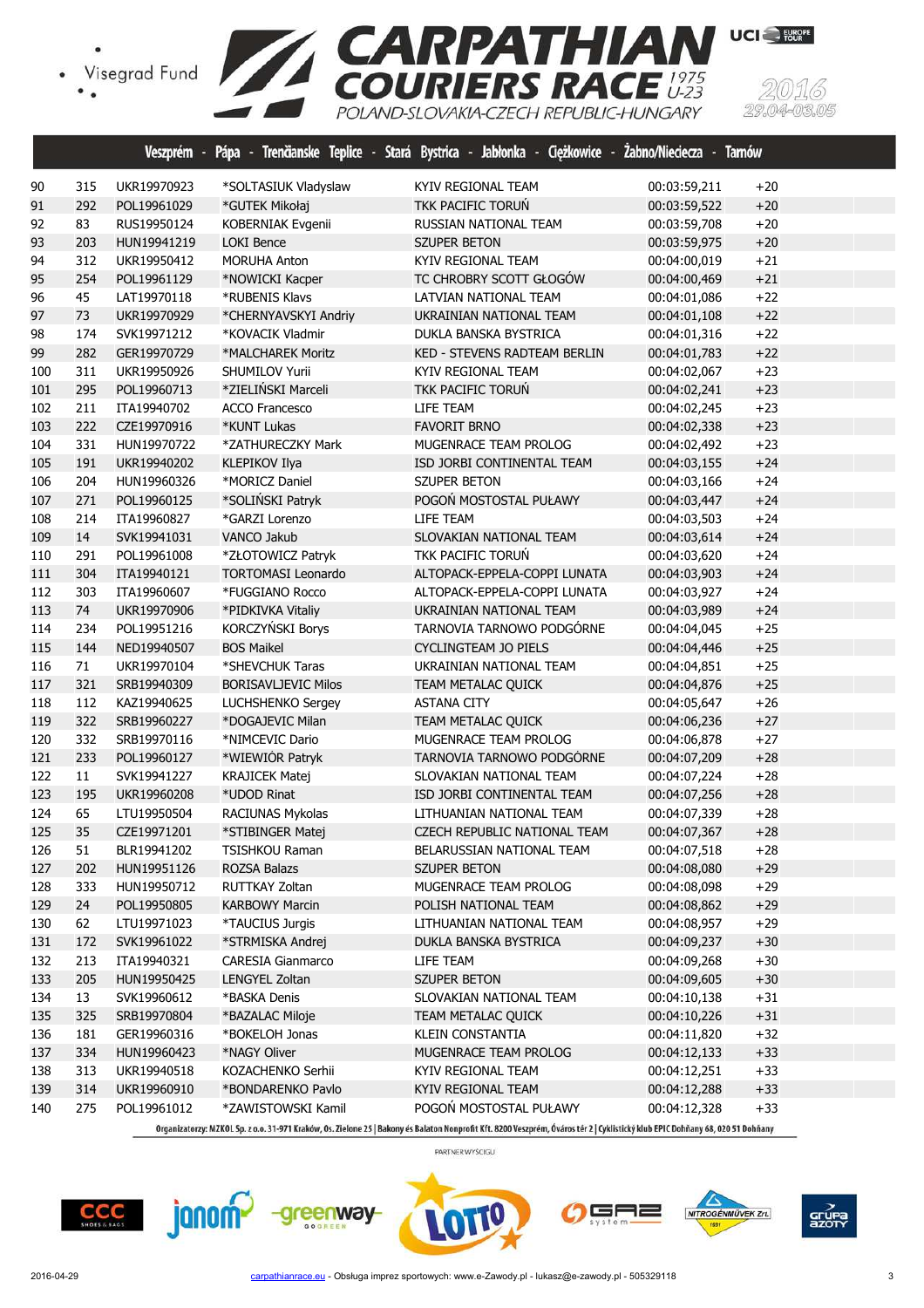

|     |     | <b>Veszprém</b> |                           | Pápa - Trenčianske Teplice - Stará Bystrica - Jabłonka - Ciężkowice - Żabno/Nieciecza - |              | <b>Tamów</b> |  |
|-----|-----|-----------------|---------------------------|-----------------------------------------------------------------------------------------|--------------|--------------|--|
| 141 | 223 | CZE19950830     | <b>FIALA Petr</b>         | <b>FAVORIT BRNO</b>                                                                     | 00:04:12,348 | $+33$        |  |
| 142 | 23  | POL19960127     | *WEWIÓR Dominik           | POLISH NATIONAL TEAM                                                                    | 00:04:13,209 | $+34$        |  |
| 143 | 194 | UKR19960906     | *SELIVERSOV Roman         | ISD JORBI CONTINENTAL TEAM                                                              | 00:04:13,248 | $+34$        |  |
| 144 | 175 | SVK19970730     | *MENUS Tomas              | DUKLA BANSKA BYSTRICA                                                                   | 00:04:14,806 | $+35$        |  |
| 145 | 272 | POL19950422     | KASPERKIEWICZ Maciej      | POGOŃ MOSTOSTAL PUŁAWY                                                                  | 00:04:15,162 | $+36$        |  |
| 146 | 43  | LAT19950206     | <b>SARKANS Raivis</b>     | LATVIAN NATIONAL TEAM                                                                   | 00:04:15,748 | $+36$        |  |
| 147 | 212 | ITA19950502     | <b>BORDACCHINI Andrea</b> | LIFE TEAM                                                                               | 00:04:18,788 | $+39$        |  |
| 148 | 63  | LTU19940612     | VIDEIKA Airidas           | LITHUANIAN NATIONAL TEAM                                                                | 00:04:19,199 | $+40$        |  |
| 149 | 284 | GER19970217     | *SCHMIEDEL Sebastian      | <b>KED - STEVENS RADTEAM BERLIN</b>                                                     | 00:04:22,555 | $+43$        |  |
| 150 | 182 | POR19940703     | <b>BICO Nuno</b>          | <b>KLEIN CONSTANTIA</b>                                                                 | 00:04:23,911 | $+44$        |  |
| 151 | 64  | LTU19960325     | *SVETIKAS Gintaras        | LITHUANIAN NATIONAL TEAM                                                                | 00:04:27,048 | $+48$        |  |
| 152 | 92  | POL19950217     | <b>BROŻYNA Piotr</b>      | CCC SPRANDI POLKOWICE                                                                   | 00:05:13,628 | $+1:34$      |  |
| 153 | 285 | GER19940616     | <b>CARSTENSEN Lucas</b>   | <b>KED - STEVENS RADTEAM BERLIN</b>                                                     | 00:05:41,835 | $+2:02$      |  |
| 154 | 91  | POL19971030     | *BANASZEK Alan            | CCC SPRANDI POLKOWICE                                                                   | 00:06:58,370 | $+3:19$      |  |
| 155 | 293 | POL19971014     | *SÓJKA Mikołai            | <b>TKK PACIFIC TORUN</b>                                                                | 00:08:36,917 | $+4:57$      |  |

| <b>RIDERS:</b>            |     |
|---------------------------|-----|
| <b>STARTING</b>           | 155 |
| <b>FINISHING</b>          | 155 |
| <b>OUT OF TIME LIMITS</b> | O   |
| <b>DISQUALIFICATE</b>     | Ω   |

#### **TEAM CLASSIFICATION ON PROLOGUE**

|                | <b>RANK UCI CODE</b> | <b>TEAM</b>                  | <b>COUNTRY</b> | <b>TIME</b> | DIFF. |
|----------------|----------------------|------------------------------|----------------|-------------|-------|
| 1              | CCC                  | CCC SPRANDI POLKOWICE        | <b>POL</b>     | 00:11:10    |       |
| 2              | <b>KLC</b>           | <b>KLEIN CONSTANTIA</b>      | <b>CZE</b>     | 00:11:13    | $+3$  |
| 3              | <b>CCA</b>           | COLOR CODE - ARDEN'BEEE U23  | <b>BEL</b>     | 00:11:14    | $+4$  |
| $\overline{4}$ | <b>CJP</b>           | CYCLINGTEAM JO PIELS         | <b>NED</b>     | 00:11:16    | $+6$  |
| 5              | <b>POL</b>           | POLISH NATIONAL TEAM         | <b>POL</b>     | 00:11:21    | $+11$ |
| 6              | <b>RUS</b>           | RUSSIAN NATIONAL TEAM        | <b>RUS</b>     | 00:11:24    | $+14$ |
| 7              | <b>LKT</b>           | LKT TEAM BRANDENBURG         | <b>GER</b>     | 00:11:24    | $+14$ |
| 8              | <b>LTS</b>           | LOTTO SOUDAL U23             | <b>BEL</b>     | 00:11:25    | $+15$ |
| 9              | <b>TIR</b>           | TIROL CYCLING TEAM           | <b>AUT</b>     | 00:11:28    | $+18$ |
| 10             | <b>FIX</b>           | TEAM FIXIT.NO                | <b>NOR</b>     | 00:11:29    | $+19$ |
| 11             | <b>TAR</b>           | TARNOVIA TARNOWO PODGÓRNE    | <b>POL</b>     | 00:11:35    | $+25$ |
| 12             | <b>WGN</b>           | <b>TEAM WIGGINS</b>          | <b>GBR</b>     | 00:11:36    | $+26$ |
| 13             | <b>CZE</b>           | CZECH REPUBLIC NATIONAL TEAM | <b>CZE</b>     | 00:11:36    | $+26$ |
| 14             | <b>BLR</b>           | BELARUSSIAN NATIONAL TEAM    | <b>BLR</b>     | 00:11:37    | $+27$ |
| 15             | <b>CLG</b>           | TC CHROBRY SCOTT GŁOGÓW      | <b>POL</b>     | 00:11:37    | $+27$ |
| 16             | <b>TSE</b>           | <b>ASTANA CITY</b>           | <b>KAZ</b>     | 00:11:39    | $+29$ |
| 17             | <b>LAT</b>           | <b>LATVIAN NATIONAL TFAM</b> | LAT            | 00:11:41    | $+31$ |
| 18             | <b>ALT</b>           | ALTOPACK-EPPELA-COPPI LUNATA | <b>ITA</b>     | 00:11:43    | $+33$ |
| 19             | <b>FVB</b>           | <b>FAVORIT BRNO</b>          | <b>CZE</b>     | 00:11:45    | $+35$ |
| 20             | <b>PMP</b>           | POGOŃ MOSTOSTAL PUŁAWY       | <b>POL</b>     | 00:11:50    | $+40$ |
| 21             | <b>ISD</b>           | ISD JORBI CONTINENTAL TEAM   | <b>UKR</b>     | 00:11:54    | $+44$ |
| 22             | <b>KED</b>           | KED - STEVENS RADTEAM BERLIN | <b>GER</b>     | 00:11:54    | $+44$ |
| 23             | <b>UKR</b>           | UKRAINIAN NATIONAL TEAM      | <b>UKR</b>     | 00:11:56    | $+46$ |

Organizatorzy: MZKOL Sp. z o.o. 31-971 Kraków, Os. Zielone 25 | Bakony és Balaton Nonprofit Kft. 8200 Veszprém, Óváros tér 2 | Cyklistický klub EPIC Dohňany 68, 020 51 Dohňany

PARTNER WYŚCIGU

 $CCC$ 





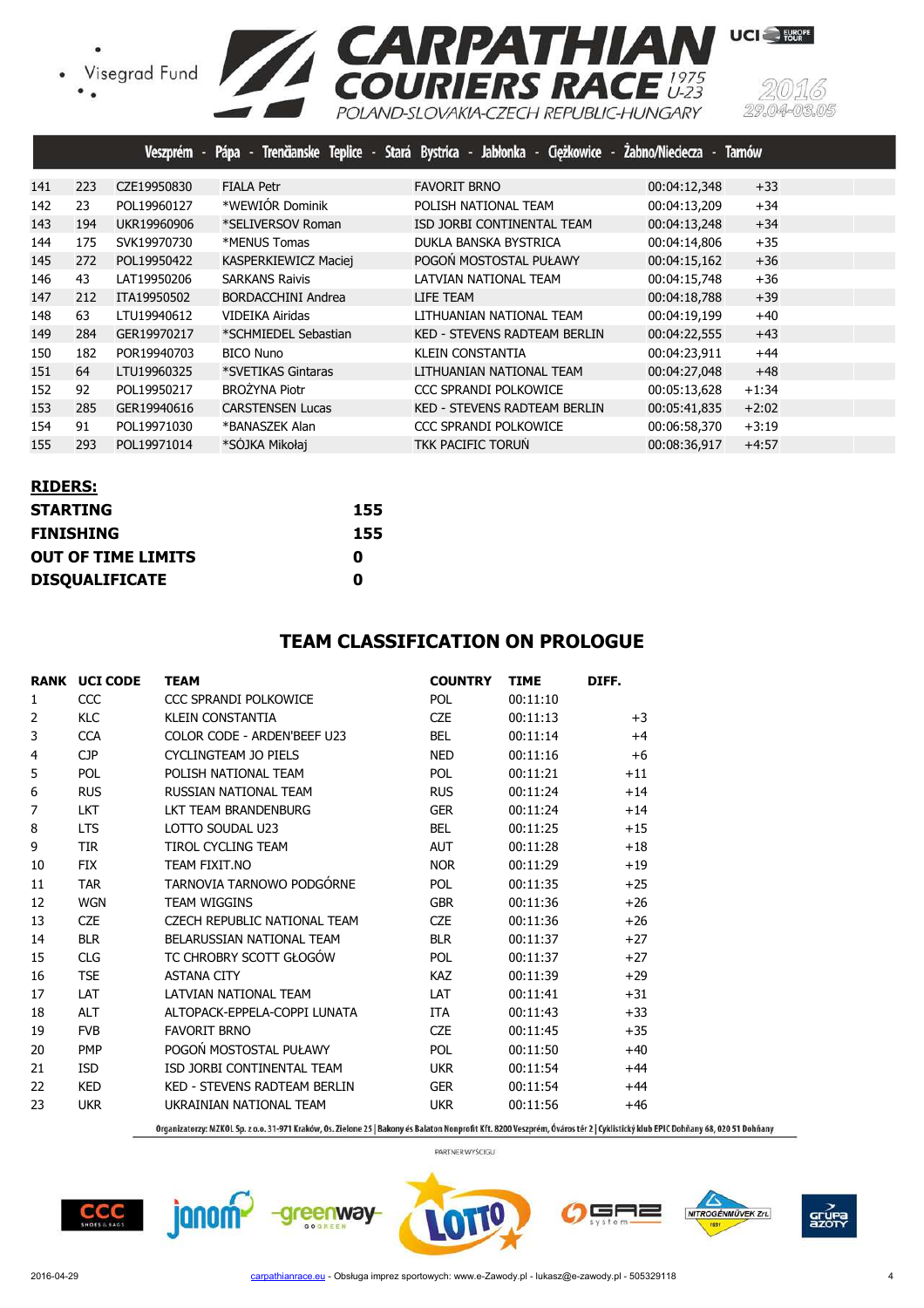



|    |            | Pápa - Trenčianske Teplice - Stará Bystrica - Jabłonka - Ciężkowice -<br>Veszprém - |            |          | Zabno/Nieciecza - | <b>Tarnow</b> |
|----|------------|-------------------------------------------------------------------------------------|------------|----------|-------------------|---------------|
| 24 | <b>PAC</b> | TKK PACIFIC TORUN                                                                   | <b>POL</b> | 00:11:57 | $+47$             |               |
| 25 | <b>SZB</b> | <b>SZUPER BETON</b>                                                                 | <b>HUN</b> | 00:11:58 | $+48$             |               |
| 26 | <b>DKB</b> | DUKLA BANSKA BYSTRICA                                                               | <b>SVK</b> | 00:11:59 | $+49$             |               |
| 27 | LFT        | LIFE TEAM                                                                           | ITA        | 00:11:59 | $+49$             |               |
| 28 | <b>KYV</b> | KYIV REGIONAL TEAM                                                                  | ukr        | 00:12:01 | $+51$             |               |
| 29 | <b>SVK</b> | SLOVAKIAN NATIONAL TEAM                                                             | <b>SVK</b> | 00:12:05 | $+55$             |               |
| 30 | <b>MEO</b> | TEAM METALAC OUICK                                                                  | <b>SRB</b> | 00:12:09 | $+59$             |               |
| 31 | LTU        | LITHUANIAN NATIONAL TEAM                                                            | LTU        | 00:12:13 | $+1:03$           |               |
| 32 | <b>MUG</b> | MUGENRACE TEAM PROLOG                                                               | <b>HUN</b> | 00:12:16 | $+1:06$           |               |

# **INDIVIDUAL GENERAL CLASSIFICATION AFTER PROLOGUE - LOTTO**

#### DISTANCE OF STAGE KM: 3.00 AVERAGE SPEED: 49.25 km/h

| <b>RANK NO</b> |     | <b>UCI CODE</b> | <b>SURNAME, FIRST NAME</b> | <b>TEAM</b>                  | <b>TIME</b> | DIFF. |
|----------------|-----|-----------------|----------------------------|------------------------------|-------------|-------|
| 1              | 185 | NZL19940123     | <b>SCHREURS Hamish</b>     | <b>KLEIN CONSTANTIA</b>      | 00:03:39    |       |
| 2              | 145 | NED19940417     | <b>BAKKER Stephan</b>      | CYCLINGTEAM JO PIELS         | 00:03:40    | $+1$  |
| 3              | 153 | BEL19960521     | *TAMINIAUX Lionel          | COLOR CODE - ARDEN'BEEF U23  | 00:03:41    | $+2$  |
| 4              | 94  | POL19951004     | PALUTA Michał              | CCC SPRANDI POLKOWICE        | 00:03:41    | $+2$  |
| 5              | 183 | ESP19950107     | <b>MAS Enric</b>           | <b>KLEIN CONSTANTIA</b>      | 00:03:42    | $+3$  |
| 6              | 21  | POL19970824     | *SAJNOK Szymon             | POLISH NATIONAL TEAM         | 00:03:42    | $+3$  |
| 7              | 101 | NOR19941009     | EIKELAND Ken-Levi          | TEAM FIXIT.NO                | 00:03:43    | $+4$  |
| 8              | 93  | POL19960102     | *MAŁECKI Kamil             | CCC SPRANDI POLKOWICE        | 00:03:44    | $+5$  |
| 9              | 121 | AUT19940116     | <b>BOSMAN Patrick</b>      | TIROL CYCLING TEAM           | 00:03:44    | $+5$  |
| 10             | 82  | RUS19961207     | *KURIANOV Stepan           | RUSSIAN NATIONAL TEAM        | 00:03:45    | $+6$  |
| 11             | 165 | GER19951030     | <b>KESSLER Robert</b>      | LKT TEAM BRANDENBURG         | 00:03:45    | $+6$  |
| 12             | 95  | POL19940715     | STOSZ Patryk               | <b>CCC SPRANDI POLKOWICE</b> | 00:03:45    | $+6$  |
| 13             | 152 | NED19950805     | <b>HEMROLLE Johan</b>      | COLOR CODE - ARDEN'BEEF U23  | 00:03:46    | $+7$  |
| 14             | 31  | CZE19941117     | <b>KUKRLE Michael</b>      | CZECH REPUBLIC NATIONAL TEAM | 00:03:46    | $+7$  |
| 15             | 161 | GER19971022     | *KANTER Max                | LKT TEAM BRANDENBURG         | 00:03:47    | $+8$  |
| 16             | 261 | BEL19970113     | *CASTRIQUE Jonas           | LOTTO SOUDAL U23             | 00:03:47    | $+8$  |
| 17             | 253 | POL19950215     | <b>KONWA Piotr</b>         | TC CHROBRY SCOTT GŁOGÓW      | 00:03:47    | $+8$  |
| 18             | 141 | NED19951212     | <b>JANSSEN Adriaan</b>     | <b>CYCLINGTEAM JO PIELS</b>  | 00:03:47    | $+8$  |
| 19             | 154 | BEL19950717     | <b>MERTZ Remy</b>          | COLOR CODE - ARDEN'BEEF U23  | 00:03:47    | $+8$  |
| 20             | 25  | POL19970129     | *SOWIŃSKI Artur            | POLISH NATIONAL TEAM         | 00:03:48    | $+9$  |
| 21             | 265 | BEL19970724     | *VEREECKEN Thomas          | LOTTO SOUDAL U23             | 00:03:48    | $+9$  |
| 22             | 132 | GBR19951104     | <b>KNOX James</b>          | TEAM WIGGINS                 | 00:03:49    | $+10$ |
| 23             | 171 | SVK19960130     | *BELLAN Juraj              | DUKLA BANSKA BYSTRICA        | 00:03:49    | $+10$ |
| 24             | 81  | RUS19960926     | *CHERKASOV Nikolay         | RUSSIAN NATIONAL TEAM        | 00:03:49    | $+10$ |
| 25             | 142 | NED19940623     | <b>VERDICK Gijs</b>        | <b>CYCLINGTEAM JO PIELS</b>  | 00:03:49    | $+10$ |
| 26             | 263 | BEL19970630     | *JASPERS Ward              | LOTTO SOUDAL U23             | 00:03:50    | $+11$ |
| 27             | 155 | BEL19940522     | ROBEET Ludovic             | COLOR CODE - ARDEN'BEEF U23  | 00:03:50    | $+11$ |
| 28             | 232 | POL19940327     | SYKAŁA Wojciech            | TARNOVIA TARNOWO PODGÓRNE    | 00:03:50    | $+11$ |
| 29             | 53  | BLR19960609     | *KARALIOK Yauheni          | BELARUSSIAN NATIONAL TEAM    | 00:03:50    | $+11$ |
| 30             | 84  | RUS19970224     | *RIKUNOV Petr              | RUSSIAN NATIONAL TEAM        | 00:03:50    | $+11$ |
| 31             | 264 | BEL19970617     | *VANHOUCKE Harm            | LOTTO SOUDAL U23             | 00:03:50    | $+11$ |
| 32             | 114 | KAZ19961228     | *NATAROV Yuriy             | <b>ASTANA CITY</b>           | 00:03:50    | $+11$ |
| 33             | 41  | LAT19940818     | <b>NEILANDS Kristis</b>    | LATVIAN NATIONAL TEAM        | 00:03:50    | $+11$ |
| 34             | 231 | POL19951124     | PAWLAK Tobiasz             | TARNOVIA TARNOWO PODGÓRNE    | 00:03:50    | $+11$ |
| 35             | 302 | ITA19941128     | <b>ALBAN Matteo</b>        | ALTOPACK-EPPELA-COPPI LUNATA | 00:03:51    | $+12$ |
| 36             | 22  | POL19970531     | *SLAWEK Damian             | POLISH NATIONAL TEAM         | 00:03:51    | $+12$ |

Organizatorzy: MZKOL Sp. z o.o. 31-971 Kraków, Os. Zielone 25 | Bakony és Balaton Nonprofit Kft. 8200 Veszprém, Óváros tér 2 | Cyklistický klub EPIC Dohňany 68, 020 51 Dohňany











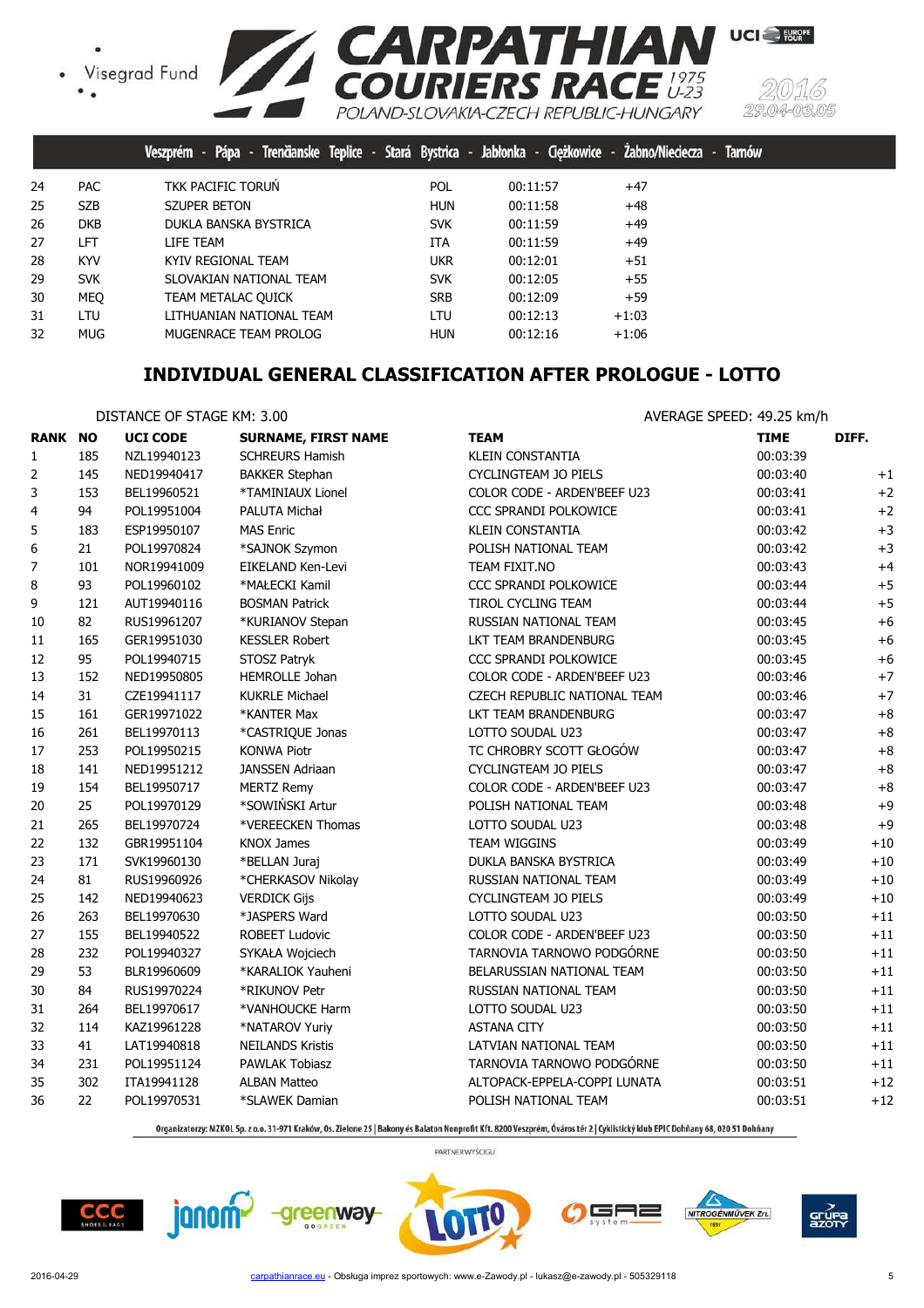

|    |     |             |                            | veszprem - Papa - frendanske leplice - Stara Bystrica - Jabionka - Clężkowice - Zabno/Niedecza - farnow |                   |  |
|----|-----|-------------|----------------------------|---------------------------------------------------------------------------------------------------------|-------------------|--|
| 37 | 143 | NED19940321 | DE KLEIJN Arvid            | CYCLINGTEAM JO PIELS                                                                                    | 00:03:51<br>$+12$ |  |
| 38 | 55  | BLR19950816 | <b>TSISHCHANKA Hardzei</b> | BELARUSSIAN NATIONAL TEAM                                                                               | 00:03:52<br>$+13$ |  |
| 39 | 125 | AUT19950121 | <b>WACHTER Alexander</b>   | TIROL CYCLING TEAM                                                                                      | $+13$<br>00:03:52 |  |
| 40 | 184 | BEL19961224 | *MOLLY Kenny               | KLEIN CONSTANTIA                                                                                        | $+13$<br>00:03:52 |  |
| 41 | 163 | GER19950510 | ROHDE Leon R.              | LKT TEAM BRANDENBURG                                                                                    | $+13$<br>00:03:52 |  |
| 42 | 102 | NOR19950819 | <b>OVERLAND Bjornar</b>    | TEAM FIXIT.NO                                                                                           | $+13$<br>00:03:52 |  |
| 43 | 122 | AUT19961002 | *BRKIC Benjamin            | TIROL CYCLING TEAM                                                                                      | $+13$<br>00:03:52 |  |
| 44 | 124 | AUT19940922 | PAULUS Dennis              | <b>TIROL CYCLING TEAM</b>                                                                               | $+14$<br>00:03:53 |  |
| 45 | 133 | GBR19950117 | <b>KELLY Jake</b>          | <b>TEAM WIGGINS</b>                                                                                     | $+14$<br>00:03:53 |  |
| 46 | 123 | AUT19940514 | SCHONBERGER Sebastian      | TIROL CYCLING TEAM                                                                                      | $+14$<br>00:03:53 |  |
| 47 | 301 | POL19940105 | REKITA Szymon              | ALTOPACK-EPPELA-COPPI LUNATA                                                                            | $+14$<br>00:03:53 |  |
| 48 | 225 | CZE19950713 | SEKANINA Adam              | <b>FAVORIT BRNO</b>                                                                                     | 00:03:53<br>$+14$ |  |
| 49 | 193 | UKR19960216 | *MALEEV Timur              | ISD JORBI CONTINENTAL TEAM                                                                              | $+14$<br>00:03:53 |  |
| 50 | 274 | POL19950110 | SOLIŃSKI Jakub             | POGOŃ MOSTOSTAL PUŁAWY                                                                                  | $+14$<br>00:03:53 |  |
| 51 | 85  | RUS19970311 | *BORISOV Aleksandr         | RUSSIAN NATIONAL TEAM                                                                                   | $+15$<br>00:03:54 |  |
| 52 | 32  | CZE19960924 | *CAMDRA Pavel              | CZECH REPUBLIC NATIONAL TEAM                                                                            | $+15$<br>00:03:54 |  |
| 53 | 273 | POL19960525 | *GÓRECKI Patryk            | POGOŃ MOSTOSTAL PUŁAWY                                                                                  | $+15$<br>00:03:54 |  |
| 54 | 215 | ITA19960711 | *PERNIGO Matteo            | LIFE TEAM                                                                                               | $+15$<br>00:03:54 |  |
| 55 | 103 | NOR19960606 | *MADSEN Kristoffer         | TEAM FIXIT.NO                                                                                           | $+15$<br>00:03:54 |  |
| 56 | 111 | KAZ19960306 | *SHTEIN Grigoriy           | <b>ASTANA CITY</b>                                                                                      | $+15$<br>00:03:54 |  |
| 57 | 135 | GBR19950208 | <b>THOMPSON Michael</b>    | TEAM WIGGINS                                                                                            | $+15$<br>00:03:54 |  |
| 58 | 255 | POL19960506 | *TUREK Kamil               | TC CHROBRY SCOTT GŁOGÓW                                                                                 | 00:03:54<br>$+15$ |  |
| 59 | 134 | GBR19950326 | <b>HALL Luc</b>            | <b>TEAM WIGGINS</b>                                                                                     | 00:03:54<br>$+15$ |  |
| 60 | 113 | KAZ19970425 | *TSOY Vladimir             | <b>ASTANA CITY</b>                                                                                      | $+16$<br>00:03:55 |  |
| 61 | 104 | NOR19960716 | *JACOBSEN Andreas          | TEAM FIXIT.NO                                                                                           | $+16$<br>00:03:55 |  |
| 62 | 52  | BLR19940721 | SHEMETAU Mikhail           | BELARUSSIAN NATIONAL TEAM                                                                               | $+16$<br>00:03:55 |  |
| 63 | 15  | SVK19940210 | <b>MALOVEC Lubos</b>       | SLOVAKIAN NATIONAL TEAM                                                                                 | $+16$<br>00:03:55 |  |
| 64 | 54  | BLR19950630 | AKHRAMENKA Yauheni         | BELARUSSIAN NATIONAL TEAM                                                                               | $+16$<br>00:03:55 |  |
| 65 | 164 | GER19960307 | *FRAHM Jasper              | LKT TEAM BRANDENBURG                                                                                    | $+16$<br>00:03:55 |  |
| 66 | 235 | POL19950311 | KRZYWDA Patryk             | TARNOVIA TARNOWO PODGÓRNE                                                                               | $+16$<br>00:03:55 |  |
| 67 | 42  | LAT19970420 | *GAVARS Eriks              | LATVIAN NATIONAL TEAM                                                                                   | $+16$<br>00:03:55 |  |
| 68 | 283 | GER19950513 | NIEDERLAG Luca             | KED - STEVENS RADTEAM BERLIN                                                                            | $+16$<br>00:03:55 |  |
| 69 | 224 | CZE19951023 | <b>NEUMAN Dominik</b>      | <b>FAVORIT BRNO</b>                                                                                     | $+17$<br>00:03:56 |  |
| 70 | 201 | HUN19960928 | *FILUTAS Viktor            | <b>SZUPER BETON</b>                                                                                     | $+17$<br>00:03:56 |  |
| 71 | 221 | CZE19940222 | DOLEZEL Radovan            | <b>FAVORIT BRNO</b>                                                                                     | $+17$<br>00:03:56 |  |
| 72 | 262 | BEL19970502 | *VERWILST Aaron            | LOTTO SOUDAL U23                                                                                        | $+17$<br>00:03:56 |  |
| 73 | 44  | LAT19970720 | *RIEKSTINS Matiss          | LATVIAN NATIONAL TEAM                                                                                   | $+17$<br>00:03:56 |  |
| 74 | 251 | POL19940824 | <b>GRABIS Mateusz</b>      | TC CHROBRY SCOTT GŁOGÓW                                                                                 | $+17$<br>00:03:56 |  |
| 75 | 34  | CZE19970516 | *SORM Jiri                 | CZECH REPUBLIC NATIONAL TEAM                                                                            | $+17$<br>00:03:56 |  |
| 76 | 131 | GBR19940226 | PEARSON Daniel             | TEAM WIGGINS                                                                                            | $+17$<br>00:03:56 |  |
| 77 | 294 | POL19971016 | *KUKLEWICZ Karol           | TKK PACIFIC TORUN                                                                                       | 00:03:56<br>$+17$ |  |
| 78 | 151 | BEL19970720 | *MORTIER Julien            | COLOR CODE - ARDEN'BEEF U23                                                                             | $+18$<br>00:03:57 |  |
| 79 | 75  | UKR19951105 | POHORELOV Vladyslav        | UKRAINIAN NATIONAL TEAM                                                                                 | $+18$<br>00:03:57 |  |
| 80 | 162 | GER19940919 | SOBALLA Carl               | LKT TEAM BRANDENBURG                                                                                    | $+19$<br>00:03:58 |  |
| 81 | 281 | GER19960416 | *JURSS Malte               | KED - STEVENS RADTEAM BERLIN                                                                            | 00:03:58<br>$+19$ |  |
| 82 | 33  | CZE19960127 | *SIPOS Marek               | CZECH REPUBLIC NATIONAL TEAM                                                                            | $+19$<br>00:03:58 |  |
| 83 | 105 | NOR19950219 | <b>BREIVOLD Jon</b>        | TEAM FIXIT.NO                                                                                           | 00:03:58<br>$+19$ |  |
| 84 | 72  | UKR19951012 | <b>GLADYSH Roman</b>       | UKRAINIAN NATIONAL TEAM                                                                                 | 00:03:58<br>$+19$ |  |
| 85 | 252 | POL19940822 | NAJS Jakub                 | TC CHROBRY SCOTT GŁOGÓW                                                                                 | 00:03:58<br>$+19$ |  |
| 86 | 192 | UKR19950302 | KREMINSKYI Vladyslav       | ISD JORBI CONTINENTAL TEAM                                                                              | 00:03:58<br>$+19$ |  |
| 87 | 61  | LTU19970226 | *LASINIS Venantas          | LITHUANIAN NATIONAL TEAM                                                                                | 00:03:58<br>$+19$ |  |









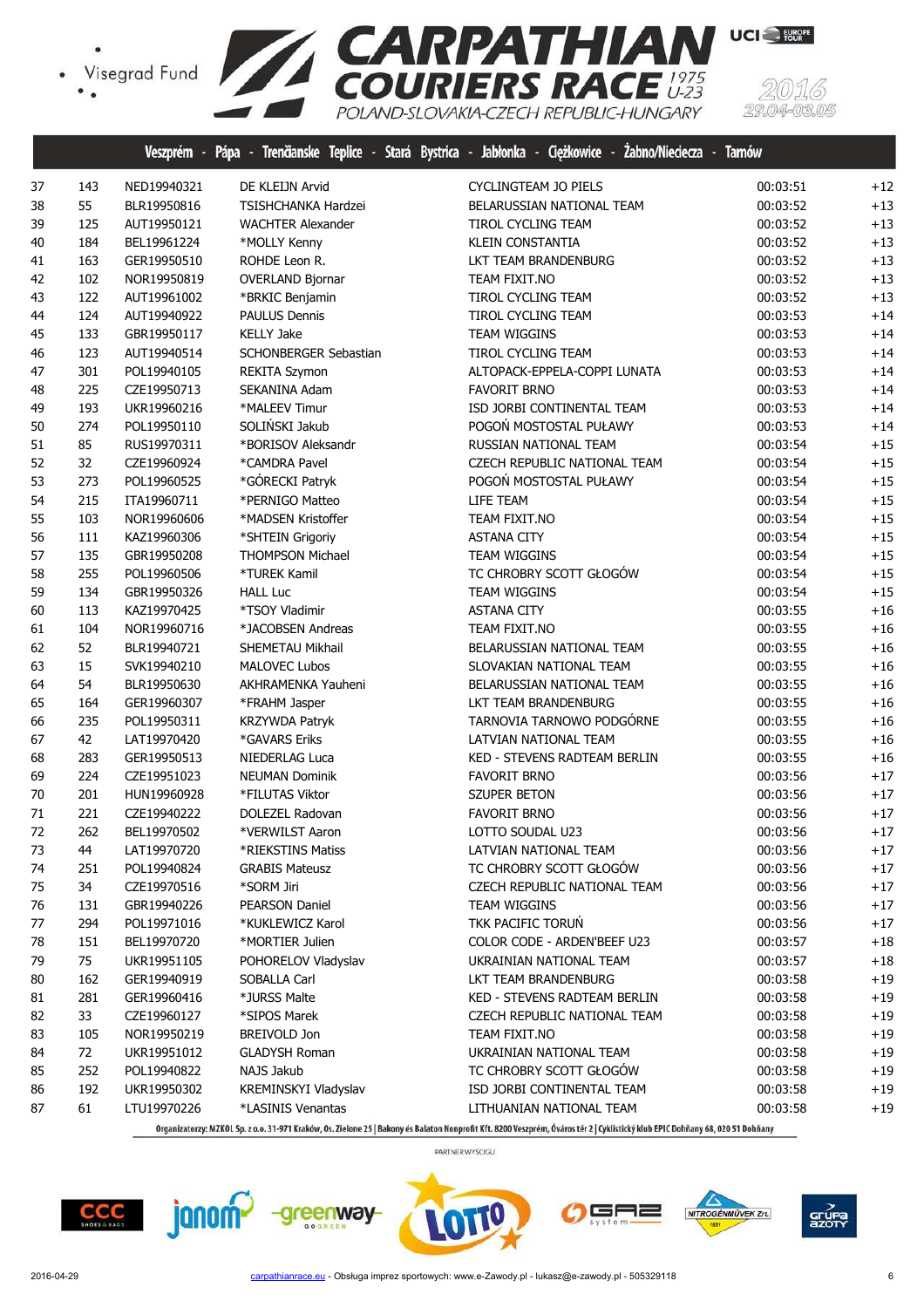

|     |     | Veszprém -  | Pápa                       | - Trenäanske Teplice - Stará Bystrica - Jabłonka - Ciężkowice - Zabno/Nieciecza - | lamow    |       |
|-----|-----|-------------|----------------------------|-----------------------------------------------------------------------------------|----------|-------|
| 88  | 323 | SRB19940506 | STEFANOVIC Stefan          | TEAM METALAC QUICK                                                                | 00:03:59 | $+20$ |
| 89  | 305 | POL19950604 | SZELĄG Gracjan             | ALTOPACK-EPPELA-COPPI LUNATA                                                      | 00:03:59 | $+20$ |
| 90  | 315 | UKR19970923 | *SOLTASIUK Vladyslaw       | KYIV REGIONAL TEAM                                                                | 00:03:59 | $+20$ |
| 91  | 292 | POL19961029 | *GUTEK Mikołaj             | TKK PACIFIC TORUŃ                                                                 | 00:03:59 | $+20$ |
| 92  | 83  | RUS19950124 | KOBERNIAK Evgenii          | RUSSIAN NATIONAL TEAM                                                             | 00:03:59 | $+20$ |
| 93  | 203 | HUN19941219 | <b>LOKI Bence</b>          | <b>SZUPER BETON</b>                                                               | 00:03:59 | $+20$ |
| 94  | 312 | UKR19950412 | <b>MORUHA Anton</b>        | KYIV REGIONAL TEAM                                                                | 00:04:00 | $+21$ |
| 95  | 254 | POL19961129 | *NOWICKI Kacper            | TC CHROBRY SCOTT GŁOGÓW                                                           | 00:04:00 | $+21$ |
| 96  | 45  | LAT19970118 | *RUBENIS Klavs             | LATVIAN NATIONAL TEAM                                                             | 00:04:01 | $+22$ |
| 97  | 73  | UKR19970929 | *CHERNYAVSKYI Andriy       | UKRAINIAN NATIONAL TEAM                                                           | 00:04:01 | $+22$ |
| 98  | 174 | SVK19971212 | *KOVACIK Vladmir           | DUKLA BANSKA BYSTRICA                                                             | 00:04:01 | $+22$ |
| 99  | 282 | GER19970729 | *MALCHAREK Moritz          | KED - STEVENS RADTEAM BERLIN                                                      | 00:04:01 | $+22$ |
| 100 | 311 | UKR19950926 | SHUMILOV Yurii             | KYIV REGIONAL TEAM                                                                | 00:04:02 | $+23$ |
| 101 | 295 | POL19960713 | *ZIELIŃSKI Marceli         | TKK PACIFIC TORUŃ                                                                 | 00:04:02 | $+23$ |
| 102 | 211 | ITA19940702 | <b>ACCO Francesco</b>      | LIFE TEAM                                                                         | 00:04:02 | $+23$ |
| 103 | 222 | CZE19970916 | *KUNT Lukas                | <b>FAVORIT BRNO</b>                                                               | 00:04:02 | $+23$ |
| 104 | 331 | HUN19970722 | *ZATHURECZKY Mark          | MUGENRACE TEAM PROLOG                                                             | 00:04:02 | $+23$ |
| 105 | 191 | UKR19940202 | KLEPIKOV Ilya              | ISD JORBI CONTINENTAL TEAM                                                        | 00:04:03 | $+24$ |
| 106 | 204 | HUN19960326 | *MORICZ Daniel             | SZUPER BETON                                                                      | 00:04:03 | $+24$ |
| 107 | 271 | POL19960125 | *SOLIŃSKI Patryk           | POGOŃ MOSTOSTAL PUŁAWY                                                            | 00:04:03 | $+24$ |
| 108 | 214 | ITA19960827 | *GARZI Lorenzo             | LIFE TEAM                                                                         | 00:04:03 | $+24$ |
| 109 | 14  | SVK19941031 | VANCO Jakub                | SLOVAKIAN NATIONAL TEAM                                                           | 00:04:03 | $+24$ |
| 110 | 291 | POL19961008 | *ZŁOTOWICZ Patryk          | TKK PACIFIC TORUŃ                                                                 | 00:04:03 | $+24$ |
| 111 | 304 | ITA19940121 | <b>TORTOMASI Leonardo</b>  | ALTOPACK-EPPELA-COPPI LUNATA                                                      | 00:04:03 | $+24$ |
| 112 | 303 | ITA19960607 | *FUGGIANO Rocco            | ALTOPACK-EPPELA-COPPI LUNATA                                                      | 00:04:03 | $+24$ |
| 113 | 74  | UKR19970906 | *PIDKIVKA Vitaliy          | UKRAINIAN NATIONAL TEAM                                                           | 00:04:03 | $+24$ |
| 114 | 234 | POL19951216 | KORCZYŃSKI Borys           | TARNOVIA TARNOWO PODGÓRNE                                                         | 00:04:04 | $+25$ |
| 115 | 144 | NED19940507 | <b>BOS Maikel</b>          | CYCLINGTEAM JO PIELS                                                              | 00:04:04 | $+25$ |
| 116 | 71  | UKR19970104 | *SHEVCHUK Taras            | UKRAINIAN NATIONAL TEAM                                                           | 00:04:04 | $+25$ |
| 117 | 321 | SRB19940309 | <b>BORISAVLJEVIC Milos</b> | TEAM METALAC QUICK                                                                | 00:04:04 | $+25$ |
| 118 | 112 | KAZ19940625 | LUCHSHENKO Sergey          | <b>ASTANA CITY</b>                                                                | 00:04:05 | $+26$ |
| 119 | 322 | SRB19960227 | *DOGAJEVIC Milan           | TEAM METALAC QUICK                                                                | 00:04:06 | $+27$ |
| 120 | 332 | SRB19970116 | *NIMCEVIC Dario            | MUGENRACE TEAM PROLOG                                                             | 00:04:06 | $+27$ |
| 121 | 233 | POL19960127 | *WIEWIÓR Patryk            | TARNOVIA TARNOWO PODGÓRNE                                                         | 00:04:07 | $+28$ |
| 122 | 11  | SVK19941227 | <b>KRAJICEK Matej</b>      | SLOVAKIAN NATIONAL TEAM                                                           | 00:04:07 | $+28$ |
| 123 | 195 | UKR19960208 | *UDOD Rinat                | ISD JORBI CONTINENTAL TEAM                                                        | 00:04:07 | $+28$ |
| 124 | 65  | LTU19950504 | RACIUNAS Mykolas           | LITHUANIAN NATIONAL TEAM                                                          | 00:04:07 | $+28$ |
| 125 | 35  | CZE19971201 | *STIBINGER Matej           | CZECH REPUBLIC NATIONAL TEAM                                                      | 00:04:07 | $+28$ |
| 126 | 51  | BLR19941202 | <b>TSISHKOU Raman</b>      | BELARUSSIAN NATIONAL TEAM                                                         | 00:04:07 | $+28$ |
| 127 | 202 | HUN19951126 | ROZSA Balazs               | SZUPER BETON                                                                      | 00:04:08 | $+29$ |
| 128 | 333 | HUN19950712 | RUTTKAY Zoltan             | MUGENRACE TEAM PROLOG                                                             | 00:04:08 | $+29$ |
| 129 | 24  | POL19950805 | <b>KARBOWY Marcin</b>      | POLISH NATIONAL TEAM                                                              | 00:04:08 | $+29$ |
| 130 | 62  | LTU19971023 | *TAUCIUS Jurgis            | LITHUANIAN NATIONAL TEAM                                                          | 00:04:08 | $+29$ |
| 131 | 172 | SVK19961022 | *STRMISKA Andrej           | DUKLA BANSKA BYSTRICA                                                             | 00:04:09 | $+30$ |
| 132 | 213 | ITA19940321 | <b>CARESIA Gianmarco</b>   | LIFE TEAM                                                                         | 00:04:09 | $+30$ |
| 133 | 205 | HUN19950425 | LENGYEL Zoltan             | <b>SZUPER BETON</b>                                                               | 00:04:09 | $+30$ |
| 134 | 13  | SVK19960612 | *BASKA Denis               | SLOVAKIAN NATIONAL TEAM                                                           | 00:04:10 | $+31$ |
| 135 | 325 | SRB19970804 | *BAZALAC Miloje            | TEAM METALAC QUICK                                                                | 00:04:10 | $+31$ |
| 136 | 181 | GER19960316 | *BOKELOH Jonas             | <b>KLEIN CONSTANTIA</b>                                                           | 00:04:11 | $+32$ |
| 137 | 334 | HUN19960423 | *NAGY Oliver               | MUGENRACE TEAM PROLOG                                                             | 00:04:12 | $+33$ |
| 138 | 313 | UKR19940518 | KOZACHENKO Serhii          | KYIV REGIONAL TEAM                                                                | 00:04:12 | $+33$ |









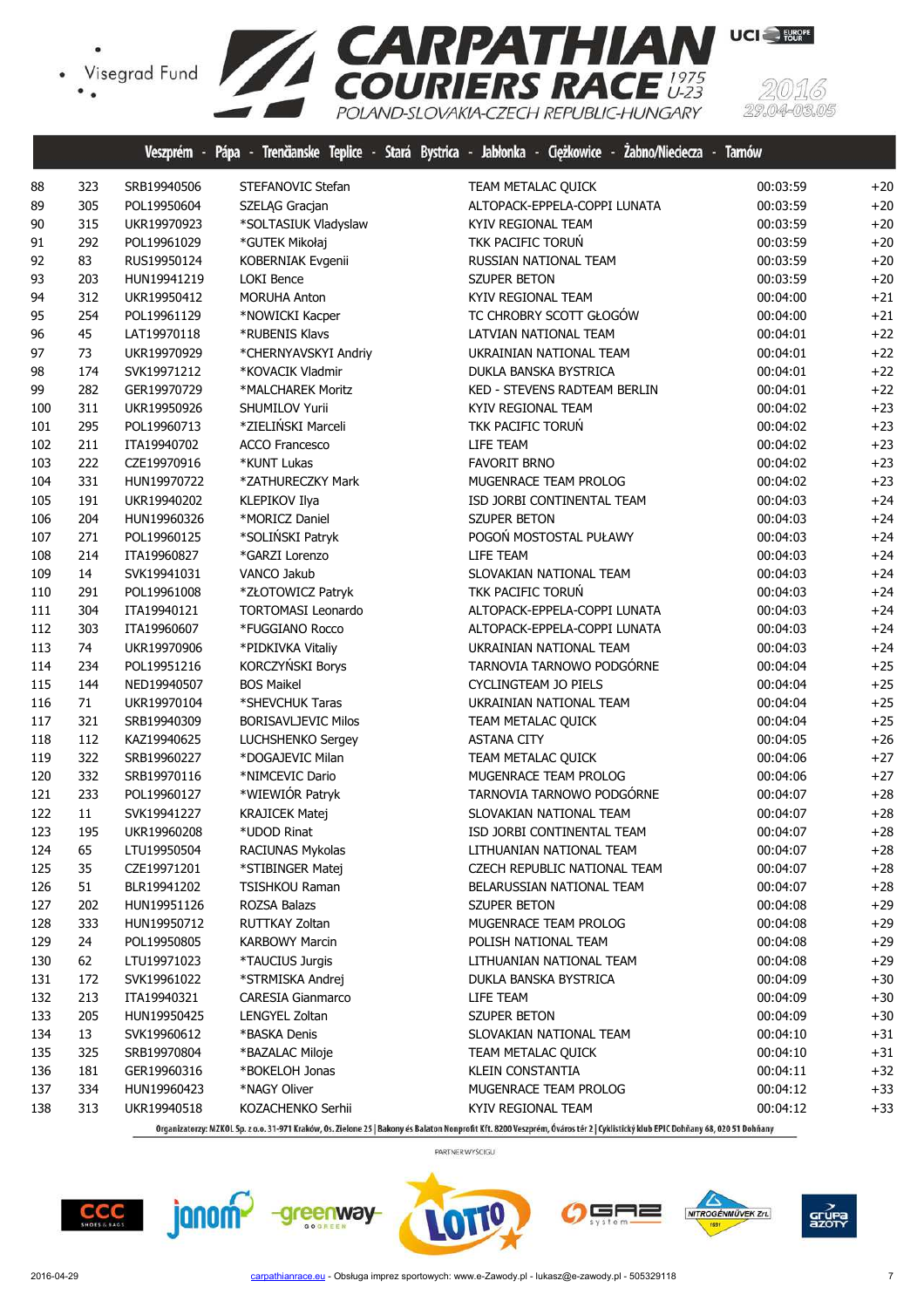• Visegrad Fund<br>• •



|     | Veszprém -  | Pápa - Trenčianske Teplice - | Ciężkowice - | <b>Tamów</b>                                                                                                                                                                                                                                                                                                                                                                                                                                                                       |                   |
|-----|-------------|------------------------------|--------------|------------------------------------------------------------------------------------------------------------------------------------------------------------------------------------------------------------------------------------------------------------------------------------------------------------------------------------------------------------------------------------------------------------------------------------------------------------------------------------|-------------------|
| 314 | UKR19960910 | *BONDARENKO Pavlo            |              | 00:04:12                                                                                                                                                                                                                                                                                                                                                                                                                                                                           | $+33$             |
| 275 | POL19961012 | *ZAWISTOWSKI Kamil           |              | 00:04:12                                                                                                                                                                                                                                                                                                                                                                                                                                                                           | $+33$             |
| 223 | CZE19950830 | <b>FIALA Petr</b>            |              | 00:04:12                                                                                                                                                                                                                                                                                                                                                                                                                                                                           | $+33$             |
| 23  | POL19960127 | *WEWIÓR Dominik              |              | 00:04:13                                                                                                                                                                                                                                                                                                                                                                                                                                                                           | $+34$             |
| 194 | UKR19960906 | *SELIVERSOV Roman            |              | 00:04:13                                                                                                                                                                                                                                                                                                                                                                                                                                                                           | $+34$             |
| 175 | SVK19970730 | *MENUS Tomas                 |              | 00:04:14                                                                                                                                                                                                                                                                                                                                                                                                                                                                           | $+35$             |
| 272 | POL19950422 | KASPERKIEWICZ Maciej         |              | 00:04:15                                                                                                                                                                                                                                                                                                                                                                                                                                                                           | $+36$             |
| 43  | LAT19950206 | <b>SARKANS Raivis</b>        |              | 00:04:15                                                                                                                                                                                                                                                                                                                                                                                                                                                                           | $+36$             |
| 212 | ITA19950502 | <b>BORDACCHINI Andrea</b>    |              | 00:04:18                                                                                                                                                                                                                                                                                                                                                                                                                                                                           | $+39$             |
| 63  | LTU19940612 | VIDEIKA Airidas              |              | 00:04:19                                                                                                                                                                                                                                                                                                                                                                                                                                                                           | $+40$             |
| 284 | GER19970217 | *SCHMIEDEL Sebastian         |              | 00:04:22                                                                                                                                                                                                                                                                                                                                                                                                                                                                           | $+43$             |
| 182 | POR19940703 | <b>BICO Nuno</b>             |              | 00:04:23                                                                                                                                                                                                                                                                                                                                                                                                                                                                           | $+44$             |
| 64  | LTU19960325 | *SVETIKAS Gintaras           |              | 00:04:27                                                                                                                                                                                                                                                                                                                                                                                                                                                                           | $+48$             |
| 92  | POL19950217 | <b>BROŻYNA Piotr</b>         |              | 00:05:13                                                                                                                                                                                                                                                                                                                                                                                                                                                                           | $+1:34$           |
| 285 | GER19940616 | <b>CARSTENSEN Lucas</b>      |              | 00:05:41                                                                                                                                                                                                                                                                                                                                                                                                                                                                           | $+2:02$           |
| 91  | POL19971030 | *BANASZEK Alan               |              | 00:06:58                                                                                                                                                                                                                                                                                                                                                                                                                                                                           | $+3:19$           |
| 293 | POL19971014 | *SÓJKA Mikołaj               |              | 00:08:36                                                                                                                                                                                                                                                                                                                                                                                                                                                                           | $+4:57$           |
|     |             |                              |              | Stará Bystrica - Jabłonka -<br>KYIV REGIONAL TEAM<br>POGOŃ MOSTOSTAL PUŁAWY<br><b>FAVORIT BRNO</b><br>POLISH NATIONAL TEAM<br>ISD JORBI CONTINENTAL TEAM<br>DUKLA BANSKA BYSTRICA<br>POGOŃ MOSTOSTAL PUŁAWY<br>LATVIAN NATIONAL TEAM<br>LIFE TEAM<br>LITHUANIAN NATIONAL TEAM<br>KED - STEVENS RADTEAM BERLIN<br><b>KLEIN CONSTANTIA</b><br>LITHUANIAN NATIONAL TEAM<br>CCC SPRANDI POLKOWICE<br>KED - STEVENS RADTEAM BERLIN<br><b>CCC SPRANDI POLKOWICE</b><br>TKK PACIFIC TORUN | Zabno/Nieciecza - |

# **CLASSIFICATION OF COMPETITORS 19-20 YEARS AFTER PROLOGUE - NITROGENMUVEK**

|                | DISTANCE OF STAGE KM: 3.00 |                 |                            | AVERAGE SPEED: 48.85 km/h    |             |       |
|----------------|----------------------------|-----------------|----------------------------|------------------------------|-------------|-------|
| <b>RANK NO</b> |                            | <b>UCI CODE</b> | <b>SURNAME, FIRST NAME</b> | <b>TEAM</b>                  | <b>TIME</b> | DIFF. |
| 1              | 153                        | BEL19960521     | <b>TAMINIAUX Lionel</b>    | COLOR CODE - ARDEN'BEEF U23  | 00:03:41    |       |
| 2              | 21                         | POL19970824     | <b>SAJNOK Szymon</b>       | POLISH NATIONAL TEAM         | 00:03:42    | $+1$  |
| 3              | 93                         | POL19960102     | <b>MAŁECKI Kamil</b>       | <b>CCC SPRANDI POLKOWICE</b> | 00:03:44    | $+3$  |
| 4              | 82                         | RUS19961207     | <b>KURIANOV Stepan</b>     | RUSSIAN NATIONAL TEAM        | 00:03:45    | $+4$  |
| 5              | 161                        | GER19971022     | <b>KANTER Max</b>          | LKT TEAM BRANDENBURG         | 00:03:47    | $+6$  |
| 6              | 261                        | BEL19970113     | CASTRIQUE Jonas            | LOTTO SOUDAL U23             | 00:03:47    | $+6$  |
| 7              | 25                         | POL19970129     | SOWIŃSKI Artur             | POLISH NATIONAL TEAM         | 00:03:48    | $+7$  |
| 8              | 265                        | BEL19970724     | <b>VEREECKEN Thomas</b>    | LOTTO SOUDAL U23             | 00:03:48    | $+7$  |
| 9              | 171                        | SVK19960130     | <b>BELLAN Juraj</b>        | DUKLA BANSKA BYSTRICA        | 00:03:49    | $+8$  |
| 10             | 81                         | RUS19960926     | CHERKASOV Nikolay          | RUSSIAN NATIONAL TEAM        | 00:03:49    | $+8$  |
| 11             | 263                        | BEL19970630     | <b>JASPERS Ward</b>        | LOTTO SOUDAL U23             | 00:03:50    | $+9$  |
| 12             | 53                         | BLR19960609     | <b>KARALIOK Yauheni</b>    | BELARUSSIAN NATIONAL TEAM    | 00:03:50    | $+9$  |
| 13             | 84                         | RUS19970224     | <b>RIKUNOV Petr</b>        | RUSSIAN NATIONAL TEAM        | 00:03:50    | $+9$  |
| 14             | 264                        | BEL19970617     | <b>VANHOUCKE Harm</b>      | LOTTO SOUDAL U23             | 00:03:50    | $+9$  |
| 15             | 114                        | KAZ19961228     | <b>NATAROV Yuriy</b>       | <b>ASTANA CITY</b>           | 00:03:50    | $+9$  |
| 16             | 22                         | POL19970531     | <b>SLAWEK Damian</b>       | POLISH NATIONAL TEAM         | 00:03:51    | $+10$ |
| 17             | 184                        | BEL19961224     | MOLLY Kenny                | <b>KLEIN CONSTANTIA</b>      | 00:03:52    | $+11$ |
| 18             | 122                        | AUT19961002     | <b>BRKIC Benjamin</b>      | <b>TIROL CYCLING TEAM</b>    | 00:03:52    | $+11$ |
| 19             | 193                        | UKR19960216     | <b>MALEEV Timur</b>        | ISD JORBI CONTINENTAL TEAM   | 00:03:53    | $+12$ |
| 20             | 85                         | RUS19970311     | <b>BORISOV Aleksandr</b>   | RUSSIAN NATIONAL TEAM        | 00:03:54    | $+13$ |
| 21             | 32                         | CZE19960924     | <b>CAMDRA Pavel</b>        | CZECH REPUBLIC NATIONAL TEAM | 00:03:54    | $+13$ |
| 22             | 273                        | POL19960525     | GÓRECKI Patryk             | POGOŃ MOSTOSTAL PUŁAWY       | 00:03:54    | $+13$ |
| 23             | 215                        | ITA19960711     | PERNIGO Matteo             | LIFE TEAM                    | 00:03:54    | $+13$ |
| 24             | 103                        | NOR19960606     | <b>MADSEN Kristoffer</b>   | TEAM FIXIT.NO                | 00:03:54    | $+13$ |
| 25             | 111                        | KAZ19960306     | <b>SHTEIN Grigoriy</b>     | <b>ASTANA CITY</b>           | 00:03:54    | $+13$ |
| 26             | 255                        | POL19960506     | <b>TUREK Kamil</b>         | TC CHROBRY SCOTT GŁOGÓW      | 00:03:54    | $+13$ |
| 27             | 113                        | KAZ19970425     | <b>TSOY Vladimir</b>       | <b>ASTANA CITY</b>           | 00:03:55    | $+14$ |
| 28             | 104                        | NOR19960716     | <b>JACOBSEN Andreas</b>    | TEAM FIXIT.NO                | 00:03:55    | $+14$ |

Organizatorzy: MZKOL Sp. z o.o. 31-971 Kraków, Os. Zielone 25 | Bakony és Balaton Nonprofit Kft. 8200 Veszprém, Óváros tér 2 | Cyklistický klub EPIC Dohňany 68, 020 51 Dohňany







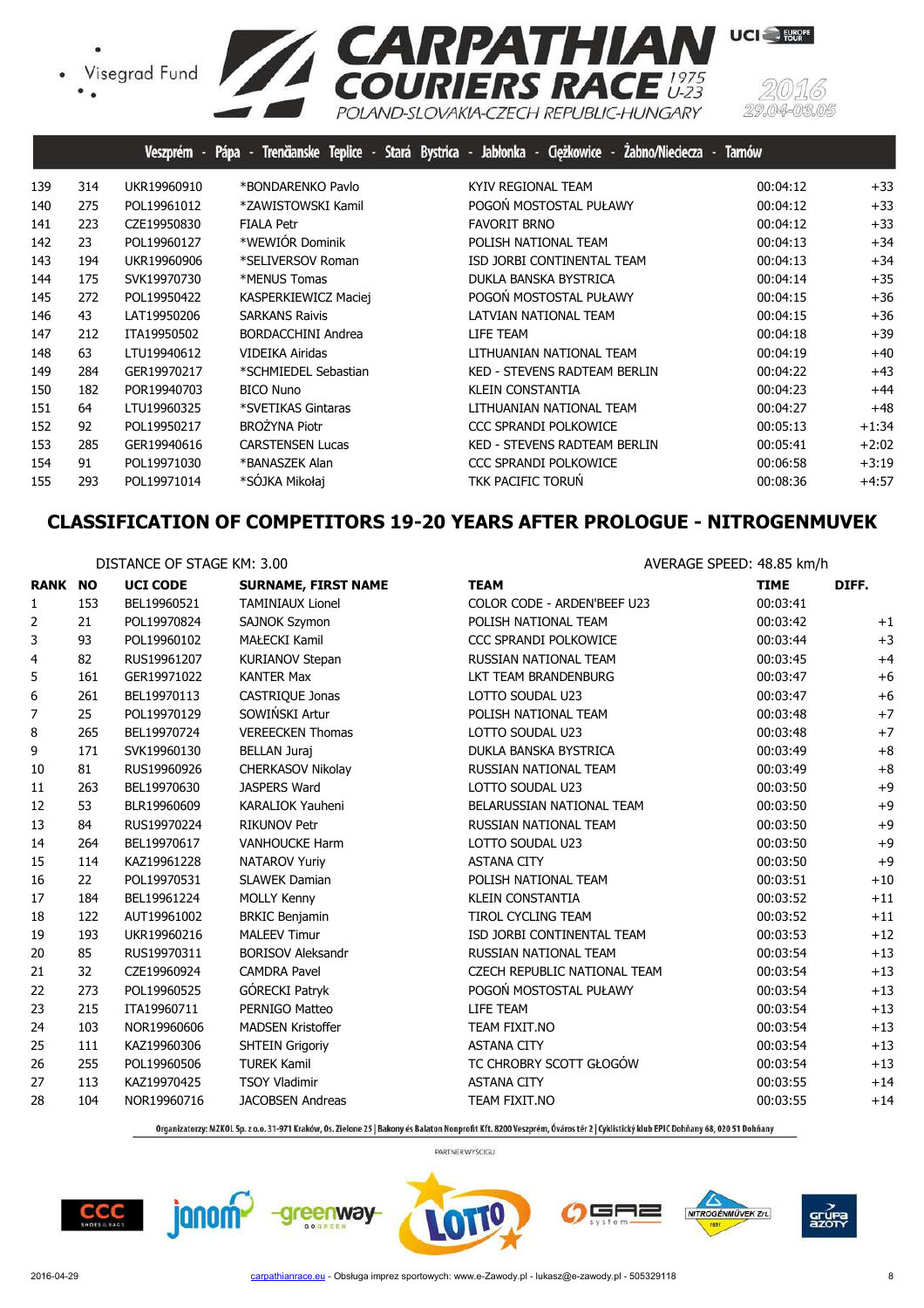

|    |     | Veszprem - Pápa |                            | - Trendanske Teplice - Stara Bystrica - Jabłonka - Cięzkowice - Zabno/Niedecza - Tarnow |          |         |
|----|-----|-----------------|----------------------------|-----------------------------------------------------------------------------------------|----------|---------|
| 29 | 164 | GER19960307     | FRAHM Jasper               | LKT TEAM BRANDENBURG                                                                    | 00:03:55 | $+14$   |
| 30 | 42  | LAT19970420     | <b>GAVARS Eriks</b>        | LATVIAN NATIONAL TEAM                                                                   | 00:03:55 | $+14$   |
| 31 | 201 | HUN19960928     | <b>FILUTAS Viktor</b>      | <b>SZUPER BETON</b>                                                                     | 00:03:56 | $+15$   |
| 32 | 262 | BEL19970502     | <b>VERWILST Aaron</b>      | LOTTO SOUDAL U23                                                                        | 00:03:56 | $+15$   |
| 33 | 44  | LAT19970720     | <b>RIEKSTINS Matiss</b>    | LATVIAN NATIONAL TEAM                                                                   | 00:03:56 | $+15$   |
| 34 | 34  | CZE19970516     | <b>SORM Jiri</b>           | CZECH REPUBLIC NATIONAL TEAM                                                            | 00:03:56 | $+15$   |
| 35 | 294 | POL19971016     | <b>KUKLEWICZ Karol</b>     | TKK PACIFIC TORUŃ                                                                       | 00:03:56 | $+15$   |
| 36 | 151 | BEL19970720     | <b>MORTIER Julien</b>      | COLOR CODE - ARDEN'BEEF U23                                                             | 00:03:57 | $+16$   |
| 37 | 281 | GER19960416     | <b>JURSS Malte</b>         | KED - STEVENS RADTEAM BERLIN                                                            | 00:03:58 | $+17$   |
| 38 | 33  | CZE19960127     | SIPOS Marek                | CZECH REPUBLIC NATIONAL TEAM                                                            | 00:03:58 | $+17$   |
| 39 | 61  | LTU19970226     | <b>LASINIS Venantas</b>    | LITHUANIAN NATIONAL TEAM                                                                | 00:03:58 | $+17$   |
| 40 | 315 | UKR19970923     | SOLTASIUK Vladyslaw        | KYIV REGIONAL TEAM                                                                      | 00:03:59 | $+18$   |
| 41 | 292 | POL19961029     | <b>GUTEK Mikołaj</b>       | TKK PACIFIC TORUŃ                                                                       | 00:03:59 | $+18$   |
| 42 | 254 | POL19961129     | NOWICKI Kacper             | TC CHROBRY SCOTT GŁOGÓW                                                                 | 00:04:00 | $+19$   |
| 43 | 45  | LAT19970118     | <b>RUBENIS Klavs</b>       | LATVIAN NATIONAL TEAM                                                                   | 00:04:01 | $+20$   |
| 44 | 73  | UKR19970929     | CHERNYAVSKYI Andriy        | UKRAINIAN NATIONAL TEAM                                                                 | 00:04:01 | $+20$   |
| 45 | 174 | SVK19971212     | <b>KOVACIK Vladmir</b>     | DUKLA BANSKA BYSTRICA                                                                   | 00:04:01 | $+20$   |
| 46 | 282 | GER19970729     | <b>MALCHAREK Moritz</b>    | KED - STEVENS RADTEAM BERLIN                                                            | 00:04:01 | $+20$   |
| 47 | 295 | POL19960713     | ZIELIŃSKI Marceli          | TKK PACIFIC TORUŃ                                                                       | 00:04:02 | $+21$   |
| 48 | 222 | CZE19970916     | <b>KUNT Lukas</b>          | <b>FAVORIT BRNO</b>                                                                     | 00:04:02 | $+21$   |
| 49 | 331 | HUN19970722     | ZATHURECZKY Mark           | MUGENRACE TEAM PROLOG                                                                   | 00:04:02 | $+21$   |
| 50 | 204 | HUN19960326     | <b>MORICZ Daniel</b>       | <b>SZUPER BETON</b>                                                                     | 00:04:03 | $+22$   |
| 51 | 271 | POL19960125     | SOLIŃSKI Patryk            | POGOŃ MOSTOSTAL PUŁAWY                                                                  | 00:04:03 | $+22$   |
| 52 | 214 | ITA19960827     | GARZI Lorenzo              | LIFE TEAM                                                                               | 00:04:03 | $+22$   |
| 53 | 291 | POL19961008     | ZŁOTOWICZ Patryk           | TKK PACIFIC TORUŃ                                                                       | 00:04:03 | $+22$   |
| 54 | 303 | ITA19960607     | <b>FUGGIANO Rocco</b>      | ALTOPACK-EPPELA-COPPI LUNATA                                                            | 00:04:03 | $+22$   |
| 55 | 74  | UKR19970906     | PIDKIVKA Vitaliy           | UKRAINIAN NATIONAL TEAM                                                                 | 00:04:03 | $+22$   |
| 56 | 71  | UKR19970104     | <b>SHEVCHUK Taras</b>      | UKRAINIAN NATIONAL TEAM                                                                 | 00:04:04 | $+23$   |
| 57 | 322 | SRB19960227     | DOGAJEVIC Milan            | TEAM METALAC QUICK                                                                      | 00:04:06 | $+25$   |
| 58 | 332 | SRB19970116     | NIMCEVIC Dario             | MUGENRACE TEAM PROLOG                                                                   | 00:04:06 | $+25$   |
| 59 | 233 | POL19960127     | WIEWIÓR Patryk             | TARNOVIA TARNOWO PODGÓRNE                                                               | 00:04:07 | $+26$   |
| 60 | 195 | UKR19960208     | <b>UDOD Rinat</b>          | ISD JORBI CONTINENTAL TEAM                                                              | 00:04:07 | $+26$   |
| 61 | 35  | CZE19971201     | STIBINGER Matej            | CZECH REPUBLIC NATIONAL TEAM                                                            | 00:04:07 | $+26$   |
| 62 | 62  | LTU19971023     | <b>TAUCIUS Jurgis</b>      | LITHUANIAN NATIONAL TEAM                                                                | 00:04:08 | $+27$   |
| 63 | 172 | SVK19961022     | STRMISKA Andrej            | DUKLA BANSKA BYSTRICA                                                                   | 00:04:09 | $+28$   |
| 64 | 13  | SVK19960612     | <b>BASKA Denis</b>         | SLOVAKIAN NATIONAL TEAM                                                                 | 00:04:10 | $+29$   |
| 65 | 325 | SRB19970804     | <b>BAZALAC Miloje</b>      | TEAM METALAC QUICK                                                                      | 00:04:10 | $+29$   |
| 66 | 181 | GER19960316     | <b>BOKELOH Jonas</b>       | <b>KLEIN CONSTANTIA</b>                                                                 | 00:04:11 | $+30$   |
| 67 | 334 | HUN19960423     | <b>NAGY Oliver</b>         | MUGENRACE TEAM PROLOG                                                                   | 00:04:12 | $+31$   |
| 68 | 314 | UKR19960910     | <b>BONDARENKO Pavlo</b>    | KYIV REGIONAL TEAM                                                                      | 00:04:12 | $+31$   |
| 69 | 275 | POL19961012     | ZAWISTOWSKI Kamil          | POGOŃ MOSTOSTAL PUŁAWY                                                                  | 00:04:12 | $+31$   |
| 70 | 23  | POL19960127     | WEWIÓR Dominik             | POLISH NATIONAL TEAM                                                                    | 00:04:13 | $+32$   |
| 71 | 194 | UKR19960906     | SELIVERSOV Roman           | ISD JORBI CONTINENTAL TEAM                                                              | 00:04:13 | $+32$   |
| 72 | 175 | SVK19970730     | <b>MENUS Tomas</b>         | DUKLA BANSKA BYSTRICA                                                                   | 00:04:14 | $+33$   |
| 73 | 284 | GER19970217     | <b>SCHMIEDEL Sebastian</b> | KED - STEVENS RADTEAM BERLIN                                                            | 00:04:22 | $+41$   |
| 74 | 64  | LTU19960325     | <b>SVETIKAS Gintaras</b>   | LITHUANIAN NATIONAL TEAM                                                                | 00:04:27 | $+46$   |
| 75 | 91  | POL19971030     | <b>BANASZEK Alan</b>       | CCC SPRANDI POLKOWICE                                                                   | 00:06:58 | $+3:17$ |
| 76 | 293 | POL19971014     | SÓJKA Mikołaj              | TKK PACIFIC TORUŃ                                                                       | 00:08:36 | $+4:55$ |

 $CCC$ 







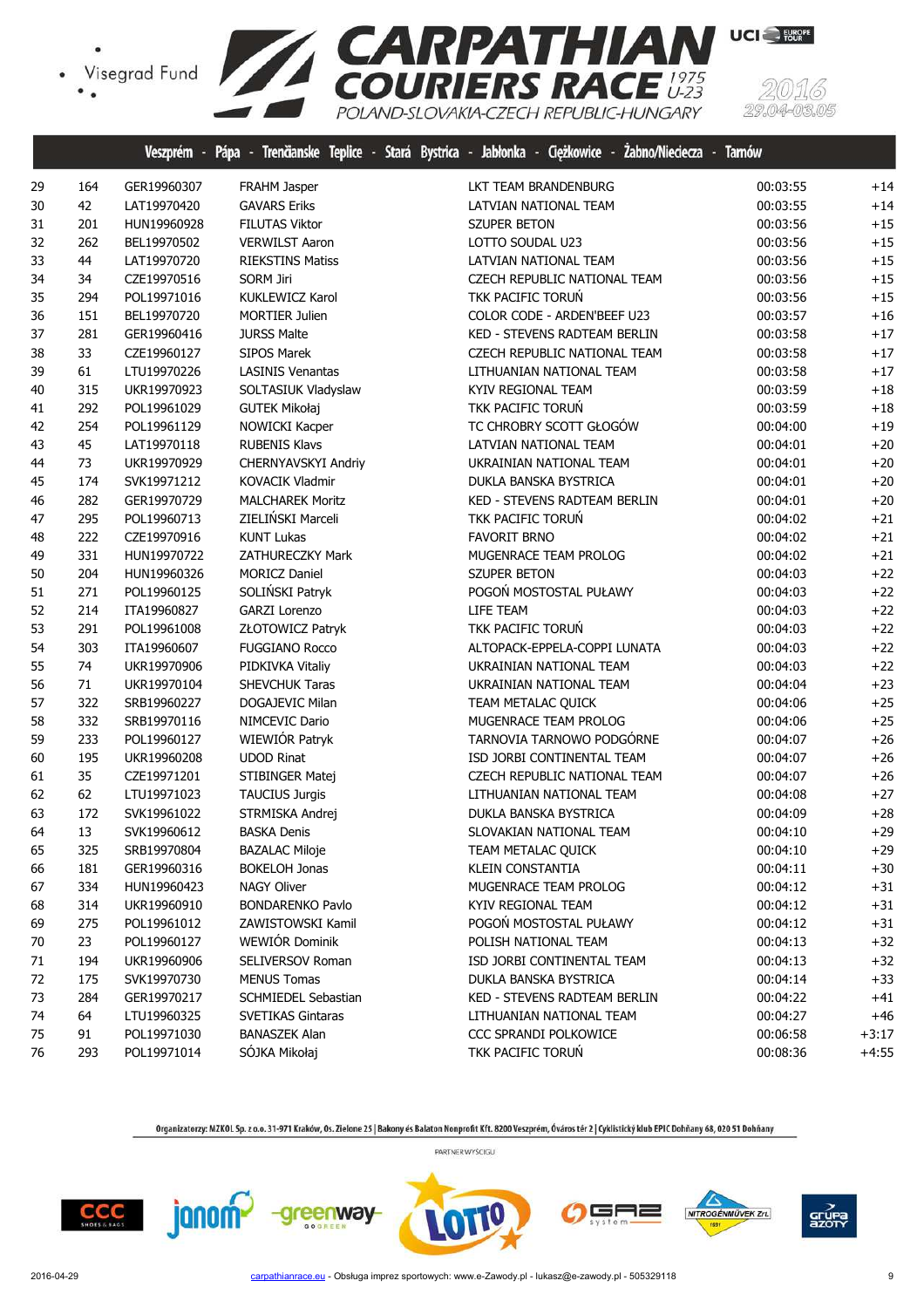Visegrad Fund  $\bullet$ 



**UCI** EUROPE

Veszprém - Pápa - Trenčianske Teplice - Stará Bystrica - Jabłonka - Ciężkowice - Żabno/Nieciecza - Tarnów

POLAND-SLOVAKIA-CZECH REPUBLIC-HUNGARY

**RPATHIAN**<br>JRIERS RACE

### **TEAM CLASSIFICATION AFTER PROLOGUE - GRUPA AZOTY**

|                | <b>RANK UCI CODE</b> | <b>TEAM</b>                         | <b>COUNTRY</b> | <b>TIME</b> | DIFF.   |
|----------------|----------------------|-------------------------------------|----------------|-------------|---------|
| 1              | CCC                  | CCC SPRANDI POLKOWICE               | POL            | 00:11:10    |         |
| $\overline{2}$ | KLC                  | <b>KLEIN CONSTANTIA</b>             | <b>CZE</b>     | 00:11:13    | $+3$    |
| 3              | <b>CCA</b>           | COLOR CODE - ARDEN'BEEF U23         | <b>BEL</b>     | 00:11:14    | $+4$    |
| 4              | <b>CJP</b>           | <b>CYCLINGTEAM JO PIELS</b>         | <b>NED</b>     | 00:11:16    | $+6$    |
| 5              | POL                  | POLISH NATIONAL TEAM                | <b>POL</b>     | 00:11:21    | $+11$   |
| 6              | <b>RUS</b>           | RUSSIAN NATIONAL TEAM               | <b>RUS</b>     | 00:11:24    | $+14$   |
| $\overline{7}$ | <b>LKT</b>           | LKT TEAM BRANDENBURG                | <b>GER</b>     | 00:11:24    | $+14$   |
| 8              | <b>LTS</b>           | LOTTO SOUDAL U23                    | <b>BEL</b>     | 00:11:25    | $+15$   |
| 9              | TIR                  | <b>TIROL CYCLING TEAM</b>           | AUT            | 00:11:28    | $+18$   |
| 10             | <b>FIX</b>           | TEAM FIXIT.NO                       | <b>NOR</b>     | 00:11:29    | $+19$   |
| 11             | <b>TAR</b>           | TARNOVIA TARNOWO PODGÓRNE           | POL            | 00:11:35    | $+25$   |
| 12             | <b>CZE</b>           | CZECH REPUBLIC NATIONAL TEAM        | <b>CZE</b>     | 00:11:36    | $+26$   |
| 13             | <b>WGN</b>           | <b>TEAM WIGGINS</b>                 | <b>GBR</b>     | 00:11:36    | $+26$   |
| 14             | <b>BLR</b>           | BELARUSSIAN NATIONAL TEAM           | <b>BLR</b>     | 00:11:37    | $+27$   |
| 15             | <b>CLG</b>           | TC CHROBRY SCOTT GŁOGÓW             | POL            | 00:11:37    | $+27$   |
| 16             | <b>TSE</b>           | <b>ASTANA CITY</b>                  | <b>KAZ</b>     | 00:11:39    | $+29$   |
| 17             | LAT                  | LATVIAN NATIONAL TEAM               | LAT            | 00:11:41    | $+31$   |
| 18             | <b>ALT</b>           | ALTOPACK-EPPELA-COPPI LUNATA        | <b>ITA</b>     | 00:11:43    | $+33$   |
| 19             | <b>FVB</b>           | <b>FAVORIT BRNO</b>                 | <b>CZE</b>     | 00:11:45    | $+35$   |
| 20             | <b>PMP</b>           | POGOŃ MOSTOSTAL PUŁAWY              | POL            | 00:11:50    | $+40$   |
| 21             | <b>KED</b>           | <b>KED - STEVENS RADTEAM BERLIN</b> | <b>GER</b>     | 00:11:54    | $+44$   |
| 22             | <b>ISD</b>           | ISD JORBI CONTINENTAL TEAM          | <b>UKR</b>     | 00:11:54    | $+44$   |
| 23             | <b>UKR</b>           | UKRAINIAN NATIONAL TEAM             | <b>UKR</b>     | 00:11:56    | $+46$   |
| 24             | PAC                  | TKK PACIFIC TORUŃ                   | POL            | 00:11:57    | $+47$   |
| 25             | <b>SZB</b>           | <b>SZUPER BETON</b>                 | <b>HUN</b>     | 00:11:58    | $+48$   |
| 26             | <b>DKB</b>           | DUKLA BANSKA BYSTRICA               | <b>SVK</b>     | 00:11:59    | $+49$   |
| 27             | <b>LFT</b>           | LIFE TEAM                           | ITA            | 00:11:59    | $+49$   |
| 28             | <b>KYV</b>           | <b>KYIV REGIONAL TEAM</b>           | <b>UKR</b>     | 00:12:01    | $+51$   |
| 29             | <b>SVK</b>           | SLOVAKIAN NATIONAL TEAM             | <b>SVK</b>     | 00:12:05    | $+55$   |
| 30             | <b>MEQ</b>           | TEAM METALAC QUICK                  | <b>SRB</b>     | 00:12:09    | $+59$   |
| 31             | LTU                  | LITHUANIAN NATIONAL TEAM            | LTU            | 00:12:13    | $+1:03$ |
| 32             | <b>MUG</b>           | MUGENRACE TEAM PROLOG               | <b>HUN</b>     | 00:12:16    | $+1:06$ |

**TCA** 

Organizatorzy: MZKOL Sp. z o.o. 31-971 Kraków, Os. Zielone 25 | Bakony és Balaton Nonprofit Kft. 8200 Veszprém, Óváros tér 2 | Cyklistický klub EPIC Dohňany 68, 020 51 Dohňany

PARTNER WYŚCIGU



janom<sup>2</sup>